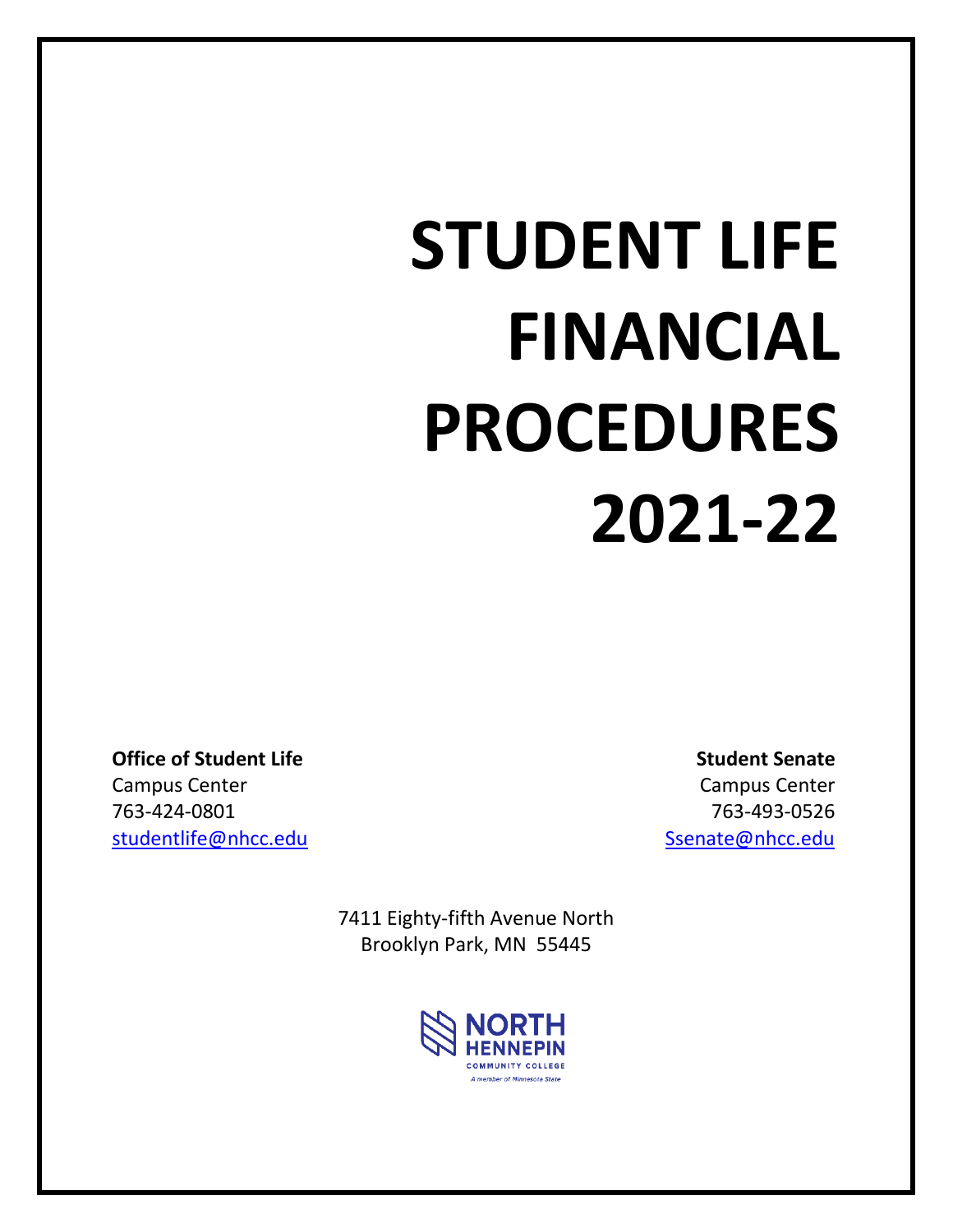# **TABLE OF CONTENTS**

| Ι.    |                                                                                 |  |
|-------|---------------------------------------------------------------------------------|--|
| ΙΙ.   |                                                                                 |  |
| Ш.    |                                                                                 |  |
| IV.   |                                                                                 |  |
| V.    |                                                                                 |  |
| VI.   |                                                                                 |  |
| VII.  | FY22- Student Life Fees (Student, Theater Tickets, Community Participation)Page |  |
|       |                                                                                 |  |
| VIII. |                                                                                 |  |
|       | а.                                                                              |  |
|       | b.                                                                              |  |
|       | $\mathsf{C}$ .                                                                  |  |
|       | d.                                                                              |  |
|       | e.                                                                              |  |
|       | f.                                                                              |  |
|       | g.                                                                              |  |
|       |                                                                                 |  |
|       | i. Vendors                                                                      |  |
|       | ii. Students                                                                    |  |
|       | iii. Advisors                                                                   |  |
|       | iv. Expenses/Reimbursements                                                     |  |
|       | v. Partial Pre-Payment or Day of Event Payment                                  |  |
|       | i.                                                                              |  |
|       | i. Fund-Raising                                                                 |  |
|       | ii. Revenue Generation                                                          |  |
|       | Unauthorized Expenses Outside Procedures/MS161A Form Page 14<br>j.              |  |
|       | Request for Exemption from Procedures/Special Expense FormPage 15<br>k.         |  |
| IX.   |                                                                                 |  |
|       | Student Club/Org Conference/Workshop ParticipationPage 16<br>a.                 |  |
|       | b.                                                                              |  |
|       | $\mathsf{C}$ .                                                                  |  |
|       | d.                                                                              |  |
|       | e.                                                                              |  |
|       |                                                                                 |  |
|       | g.                                                                              |  |
|       | h.                                                                              |  |
| Χ.    |                                                                                 |  |
|       |                                                                                 |  |
| XI.   |                                                                                 |  |
| XII.  |                                                                                 |  |
| XIII. |                                                                                 |  |
| XIV.  |                                                                                 |  |
| XV.   |                                                                                 |  |
| XVI.  |                                                                                 |  |
| XVII. |                                                                                 |  |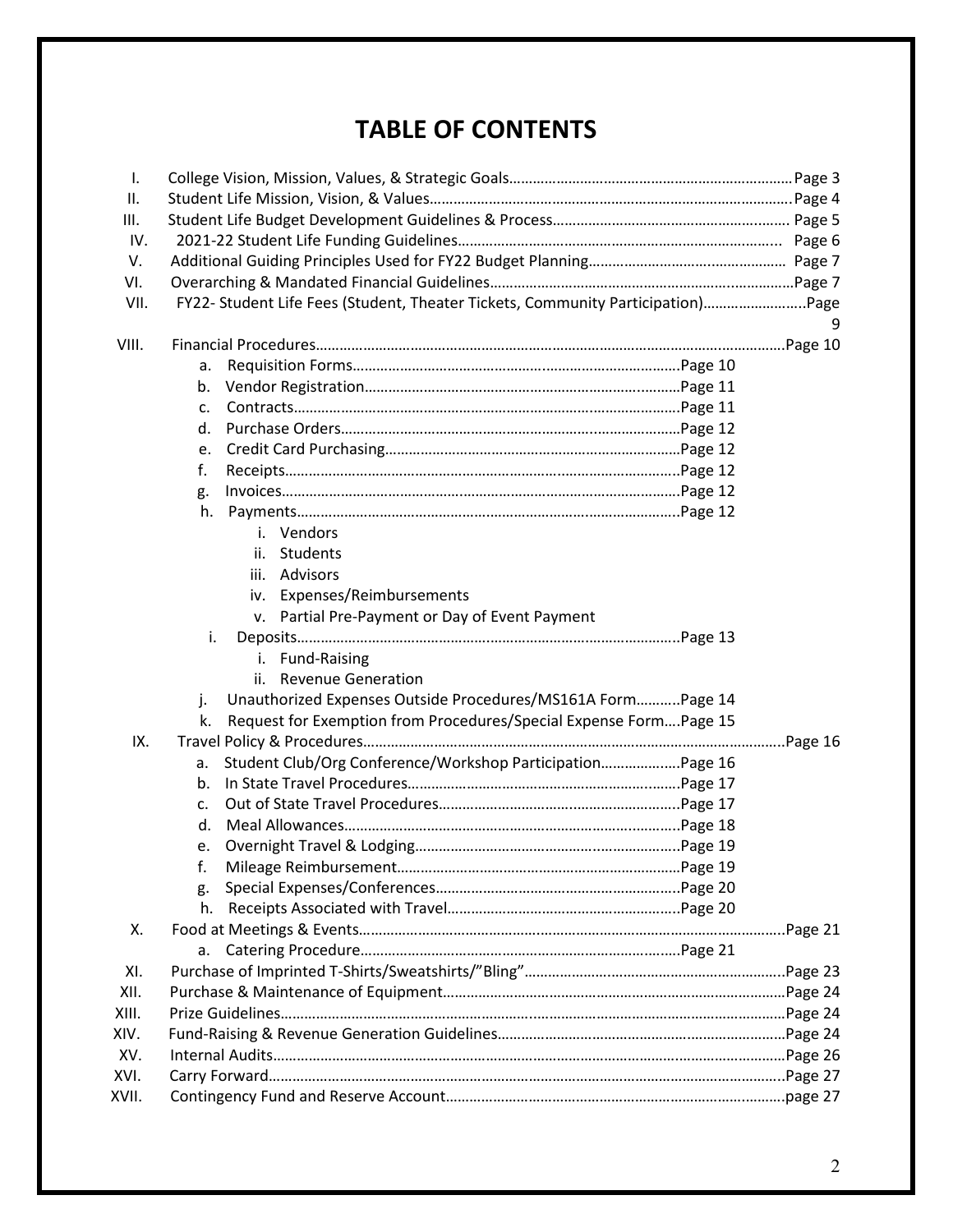North Hennepin Community College

# **STUDENT LIFE ACTIVITY FUND FINANCIAL PROCEDURES**

Prepared by: Student Life Budget Committee (SLBC)

# **I. College Vision, Mission, Values and Strategic Goals**

- 1. The Vision Statement of North Hennepin Community College: *Opportunity Without Limits, Learning Without End, and Achievement Beyond Expectation*.
- 2. The College Mission: *Engaging Students, Changing Lives.* North Hennepin Community College creates opportunities for students to reach their academic goals, succeed in their chosen professions, and make a difference in the world.
- 3. The College Guiding Values: *We believe in the power of education to change lives. Toward that end, we:*
	- Inspire intellectual curiosity
	- Embrace diversity of all kinds
	- Foster trust and respect
	- Expect quality and continuous improvement
	- Encourage creativity and innovation
	- Promote individual responsibility and integrity
	- Invest in professional and personal development
	- Build strong, collaborative partnerships
	- Serve as responsible stewards of college resources
- 4. The College Strategic Goals:
	- Access, Opportunity, and Success Maintain academic standards and stable enrollments while increasing retention and completion
	- Innovation and Relevance Maintain curriculum that is relevant and effective while developing innovative new courses and programs
	- Culture of Commitment Develop a more rewarding, engaged, and inclusive college environment
	- Workforce and Community Expand effective partnerships within and beyond our community.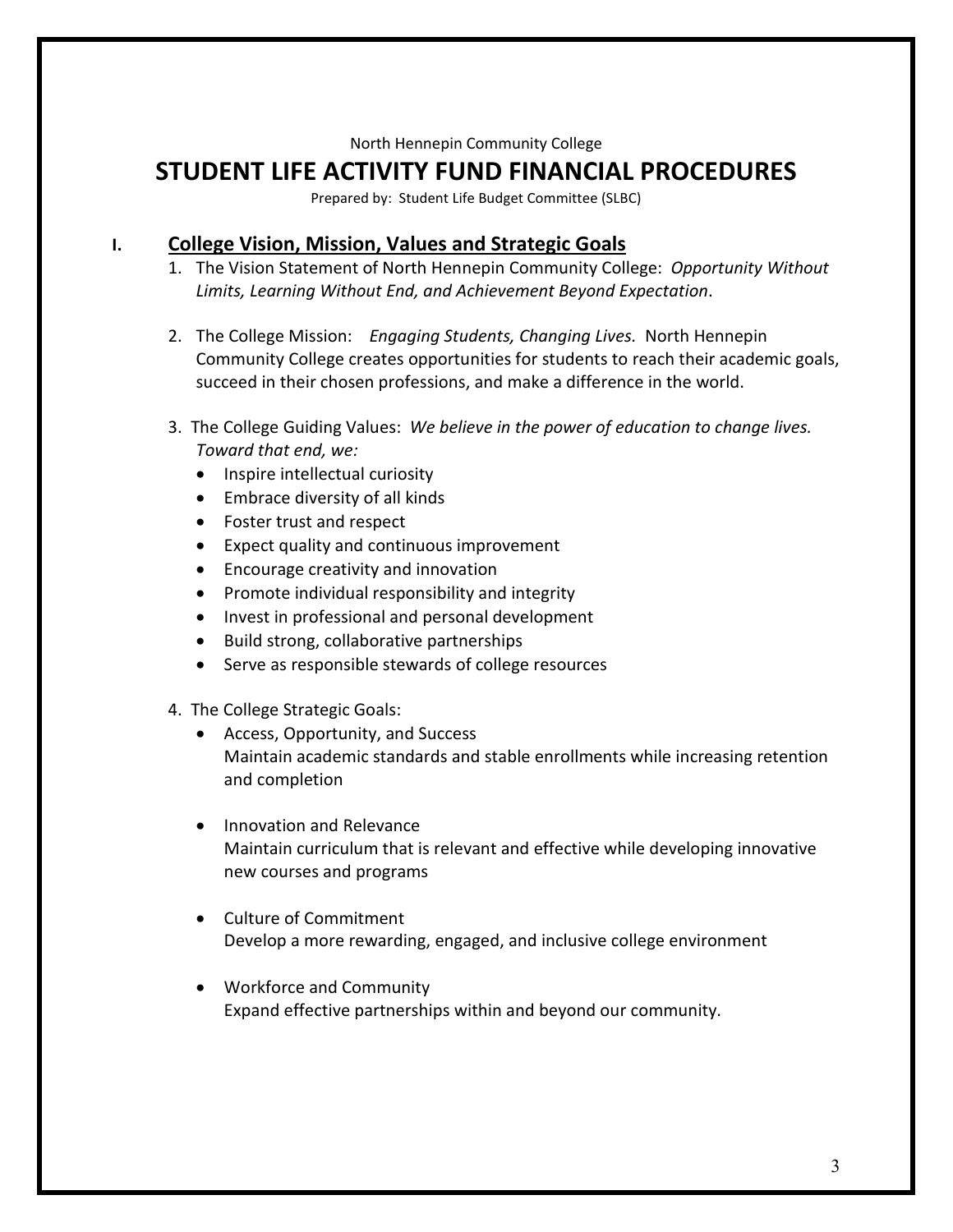# **II. Student Life Mission, Vision, and Values** +

- 1. The Student Life Mission promotes:
	- Student Growth and Development
	- Student Leadership and Governance Opportunities
	- Activities and services for the social, intellectual, cultural, emotional and physical wellness of students.
- 2. The Student Life Vision states the program will be:
	- Recognized by the students, faculty, staff and administrators for its excellence
	- Recognized as a valued and integrated co-Curricular Component of the College
- 3. The following Student Life Core Values are used as guidelines to provide students with:
	- A Sense of Belonging
	- Open Minded Learning
	- Student Centeredness
- 4. The Student Life Strategic goals are:
	- Increase participation in student leadership and government activities
	- Increase the awareness of student life activities through increased communication
	- Promote and offer a balanced array of social, intellectual, cultural, emotional and physical wellness activities
	- Manage the Student Life resources to be aligned with the strategic plan
	- Evaluate each Student Life Area
	- Student Life Programs will offer a variety of ways for students to feel a sense of College Community – A sense of belonging.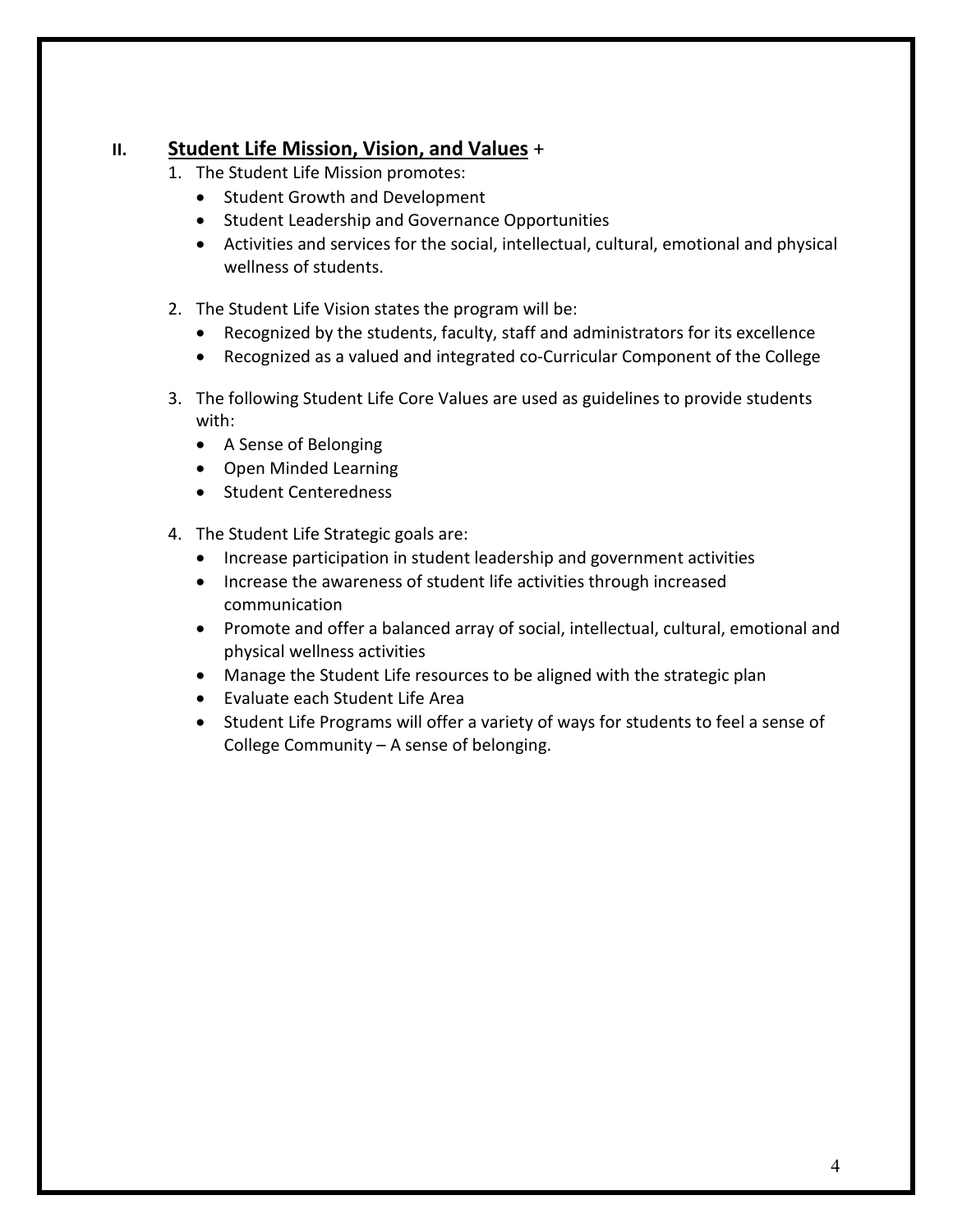# **III. Student Life Budget Development Guidelines and Budgeting Process**

- 1. Student Life enrollment projections coincide with the College's enrollment projection for the next fiscal year.
- 2. Student Life personnel costs are projected using FY21 actual personnel costs, including a projected inflation factor that coincides with the College's personnel projections for the next fiscal year.
- 3. The budget will reflect the projected personnel and non-personnel costs.
- 4. Student Life will have a balanced operating fund budget.
- 5. Student Life will have an annual contingency fund to cover unexpected costs.
- 6. Student Life will have a reserve fund, in addition to the annual contingency fund, to cover unexpected losses or changes in funding.
- 7. Student Life budget process will reflect the student life strategic plan.
- 8. Student Life areas develop their individual budget process and submit it to the Student Life Budget Committee for review. (In accordance with Minnesota State Policy 2.8 and Procedures 2.8.1)
- 9. Student Life Committee will develop the Student Life budget and recommendations, and then submit it to the Student Senate for final review.
- 10. Upon receiving approval from the full Student Senate, the members of the Student Life Budget Committee present the recommended student life budget to the College President and designees for approval.
- 11. At a later time, before the end of the semester, the College President will notify the Student Senate and Student Life Budget Committee of the agreement or of modifications to the budget. If there are modifications the President will meet with the Student Life Budget Committee members.
- 12. The final budget will be forwarded to the Accounting and Fees Director.

# **Student Life Funding Principles Applied to the FY 22 Budget Planning** +

#### **Does the use of funds:**

- benefit the student body?
- foster campus community?
- support speakers, events, or programs?
- support student leadership development?
- meet demonstrated (data-driven) student need(s) or interest(s)?
- impact students positively & significantly?

#### **+** Adopted by the SLBC on 3/7/21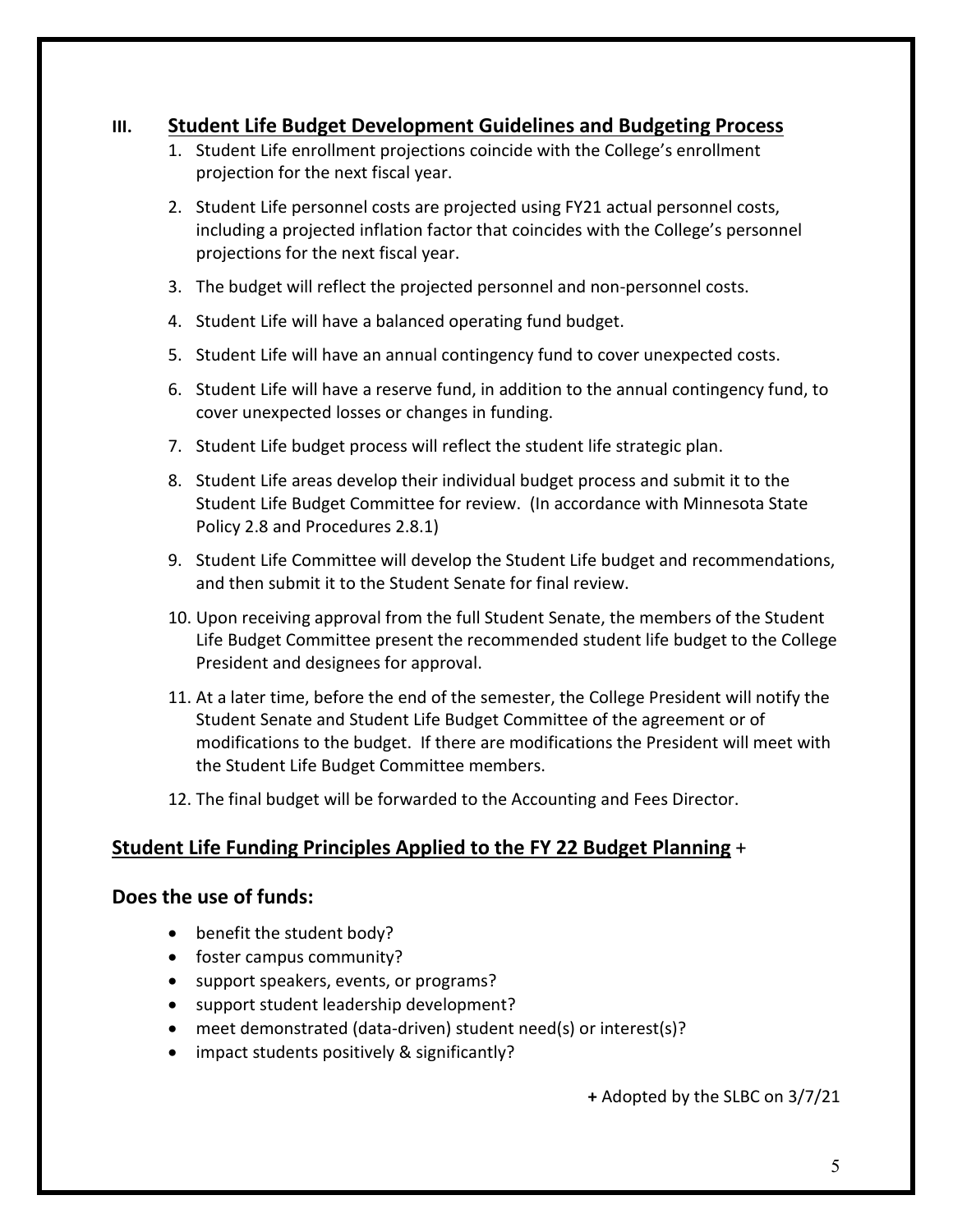# **IV. Student Life Funding Guidelines** +

| <b>FUNDING AVAILABLE FOR </b>                                                                                                                                                                                                                                                                                                                                                                                                                                                                | <b>FUNDING NOT AVAILABLE</b>                                                                                                                                                                                                  |  |
|----------------------------------------------------------------------------------------------------------------------------------------------------------------------------------------------------------------------------------------------------------------------------------------------------------------------------------------------------------------------------------------------------------------------------------------------------------------------------------------------|-------------------------------------------------------------------------------------------------------------------------------------------------------------------------------------------------------------------------------|--|
|                                                                                                                                                                                                                                                                                                                                                                                                                                                                                              | FOR                                                                                                                                                                                                                           |  |
| Lectures, concerts, and other functions contributing to<br>the mental, moral, and cultural development of the<br>student body and community in which they live,<br>athletic activities, including intercollegiate athletic<br>contests, forensics, dramatics, and such other<br>activities of any nature that the Student Life Budget<br>Committee/Student Senate determines contributes to<br>the educational, cultural, or physical well-being of the<br>student body (MN Statute 136F.01) | Alcohol<br>$\bullet$<br>Donations to college or university<br>foundations or other external charitable<br>organizations<br>Scholarships or grants to individuals<br>$\bullet$<br>Minnesota State Procedure 2.8.1 Student Life |  |
| Campus Student Association (Student Senate) MUST<br>be funded. (Minnesota State Policy 2.8 Student Life)                                                                                                                                                                                                                                                                                                                                                                                     | Political parties or political candidates                                                                                                                                                                                     |  |
| Student clubs, organizations, programs and activities<br>that meet the statutory definition (MN Statute<br>136F.01) and advance the mission of the College                                                                                                                                                                                                                                                                                                                                   | Academic Curriculum including<br>Required component of a course or academic<br>program<br>Supplies or equipment for a course or<br>$\bullet$<br>academic program                                                              |  |
| Programs and activities where ALL current students<br>are eligible to meet requirements of membership or<br>able to participate in the event/activity                                                                                                                                                                                                                                                                                                                                        | Programs, activities, trips, or conferences that are only<br>open to students within a specific academic<br>program/course or designed/focused on only students<br>within a specific academic program                         |  |
| Non-Partisan Civic Engagement & Political Activity                                                                                                                                                                                                                                                                                                                                                                                                                                           | Facility/maintenance/renovation projects unrelated to<br>Student Life                                                                                                                                                         |  |
| Facility/maintenance/renovation projects related to<br>Student Life (campus center, parking lot/structure,<br>recreational facilities, residential facilities)                                                                                                                                                                                                                                                                                                                               | Items for personal or individual use (supplies, personal<br>campaigns, business or outside of campus items, and<br>any individual related items or services)                                                                  |  |
| Organizational dues or membership fees                                                                                                                                                                                                                                                                                                                                                                                                                                                       | Personal/individual dues or membership fees                                                                                                                                                                                   |  |
| Conference attendance and travel related to the<br>mission/purpose of a Student Life recognized and<br>funded group/activity                                                                                                                                                                                                                                                                                                                                                                 | Personal/recreational travel expenses                                                                                                                                                                                         |  |
| Club or organization promotional merchandise<br>(clothing, imprinted items, etc.) as determined by the<br>individual campus association & College                                                                                                                                                                                                                                                                                                                                            | Food, supplies, or fees for faculty, staff, non-current<br>students, or community participation in Student Life<br>funded activities                                                                                          |  |
| Clubs and Organizations Bake Sales must be catered<br>goods from Tiffinman or catering vendor.                                                                                                                                                                                                                                                                                                                                                                                               | Food Supplies for bake sale.                                                                                                                                                                                                  |  |
| Advisor travel and other related costs specific to<br>club/organization travel; faculty advisor stipends and<br>other related advising functions/duties as outlined in<br>the Faculty Association contract                                                                                                                                                                                                                                                                                   | Cash prizes as well as the purchase of supplies for<br>charitable fund-raising or revenue generating<br>activities.                                                                                                           |  |
| Equipment specific to the mission/purpose of a<br>Student Life recognized and funded group/activity                                                                                                                                                                                                                                                                                                                                                                                          | Personal recreation equipment rental or purchase                                                                                                                                                                              |  |
| Student stipends as approved by campus policy and<br>procedure.                                                                                                                                                                                                                                                                                                                                                                                                                              | Non-student participation in Student Life funded<br>activities & events (except where alternative<br>participation fee is collected)                                                                                          |  |
| Student Life personnel including recreational sports<br>and performance arts activity leaders                                                                                                                                                                                                                                                                                                                                                                                                | Other college personnel or academic faculty                                                                                                                                                                                   |  |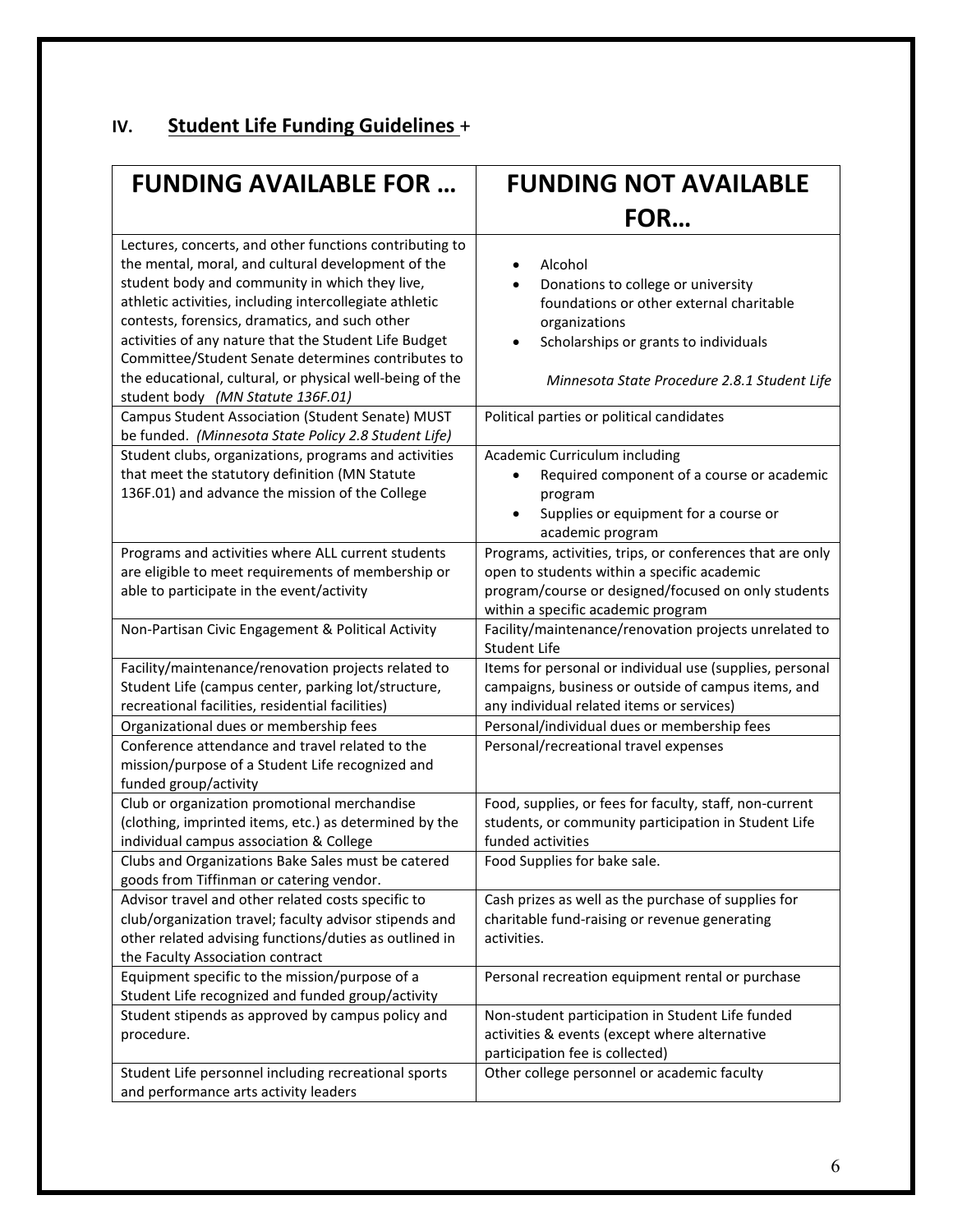## **+** Adopted by the SLBC on 3/7/21 **V. Additional Guiding Principles Used for FY 22 Budget Planning**

- A. The Student Life fee has remained at \$5.90 last increased was in 2016 when Student Senate voted to increase Student Life fee by 90 cents. Clubs and organizations will have the opportunity to request funding for events, prizes, swag, etc. from SS by request. Form located on Student Life forms page on the NHCC website.
- B. Addition of Revenue Generation capacity for student clubs and organizations.
- C. Expanded funding support for Student Stipends as determined by College Policy Committee process

# **VI. Overarching & Mandated Financial Guidelines**

The student life program shall follow the established financial/business practices to ensure the proper use and stewardship of public funds referred to as the student life fee. Student life activities shall be consistent with M.S.136F.01 subdivision 5, which states:

"Student Activities" means lectures, concerts, and other functions contributing to the mental, moral and cultural development of the student body and community in which they live, athletic activities, including intercollegiate contests, forensics, dramatics and such other activities of any nature as in the opinion of the board contribute to the educational, cultural or physical wellbeing of the student body."

The student life program shall be administered in accordance with M.S. 136F.72 Subd.3, which states:

"Each college and university, independent of other authority and notwithstanding chapters 16A, 16B, and 16C, shall administer its activity funds. The board, independent of other authority and notwithstanding chapters 16A, 16B and 16C, shall administer the administrative fund established in the system office. **All activity fund money collected shall be administered under the policies of the board, subject to audit of the legislative auditor."**

**Student Life funds are exempt from budgetary control as exercised by the commissioner of finance (136F.71, subd.2).** Refer to Section X of this document.

The student life program shall be administered in accordance with Minnesota State policies 2.8 and procedure 2.8.1. The 2.8.2 subpart E states the following:

1. The student/life activity fee shall fund only activities included under Mn Statute Section 1367.01 Subd. 5, consistent with appropriate use and commonly accepted business practices. (Refer to the first paragraph under the heading of financial guidelines above.)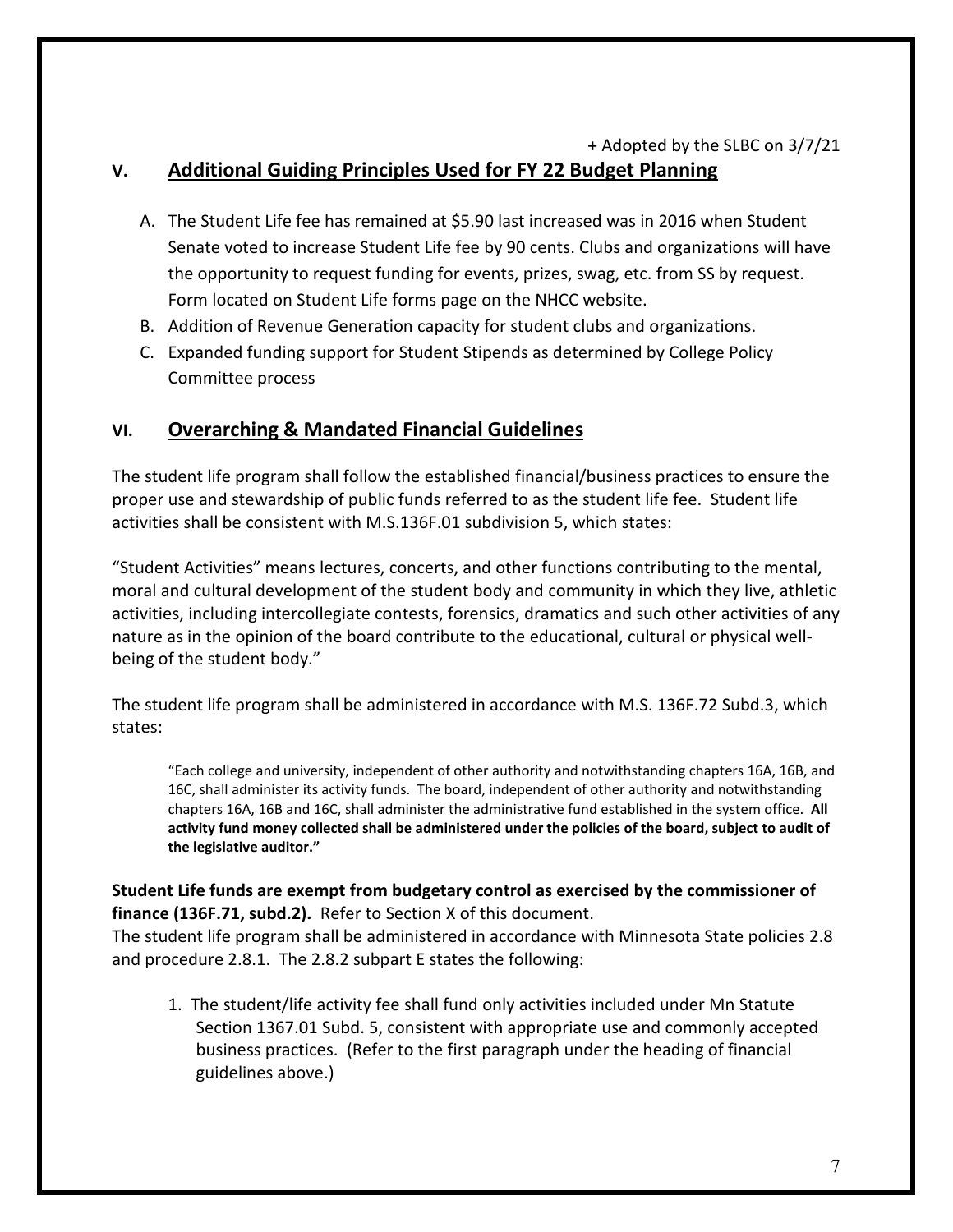- 2. The institution president or designee and the campus student associations shall jointly establish guidelines on appropriate business practices for expenditures from the student life/activity fund.
- 3. Student life funds shall not be used to fund:
	- Purchase of alcohol
	- Donations to college or university foundations or other external charitable organizations or
	- Scholarships or grants to individuals
- 4. Student leader tuition waivers and/or stipends shall be funded by the student life fund upon the recommendation of the campus student association and approval by the president. The institution determines whether taxes are required to be withheld. NOTE: For FY21, NHCC will not withhold taxes on student leader stipends. Student leaders are responsible for reporting the income and for any applicable taxes.
- 5. Waivers of tuition and fees will generate a reduction of the Student Life Fee revenue in the Student Life fund.
- 6. Non-payment or inability to collect student life fees will generate a reduction of the Student Life Fee revenue in the Student Life fund.
- 7. The student life committee may agree to provide funds for its' own support through the student life budget process i.e. security for a student sponsored event. NOTE: Commencing FY22, NHCC has provided funding support for the Student Life Budget Committee.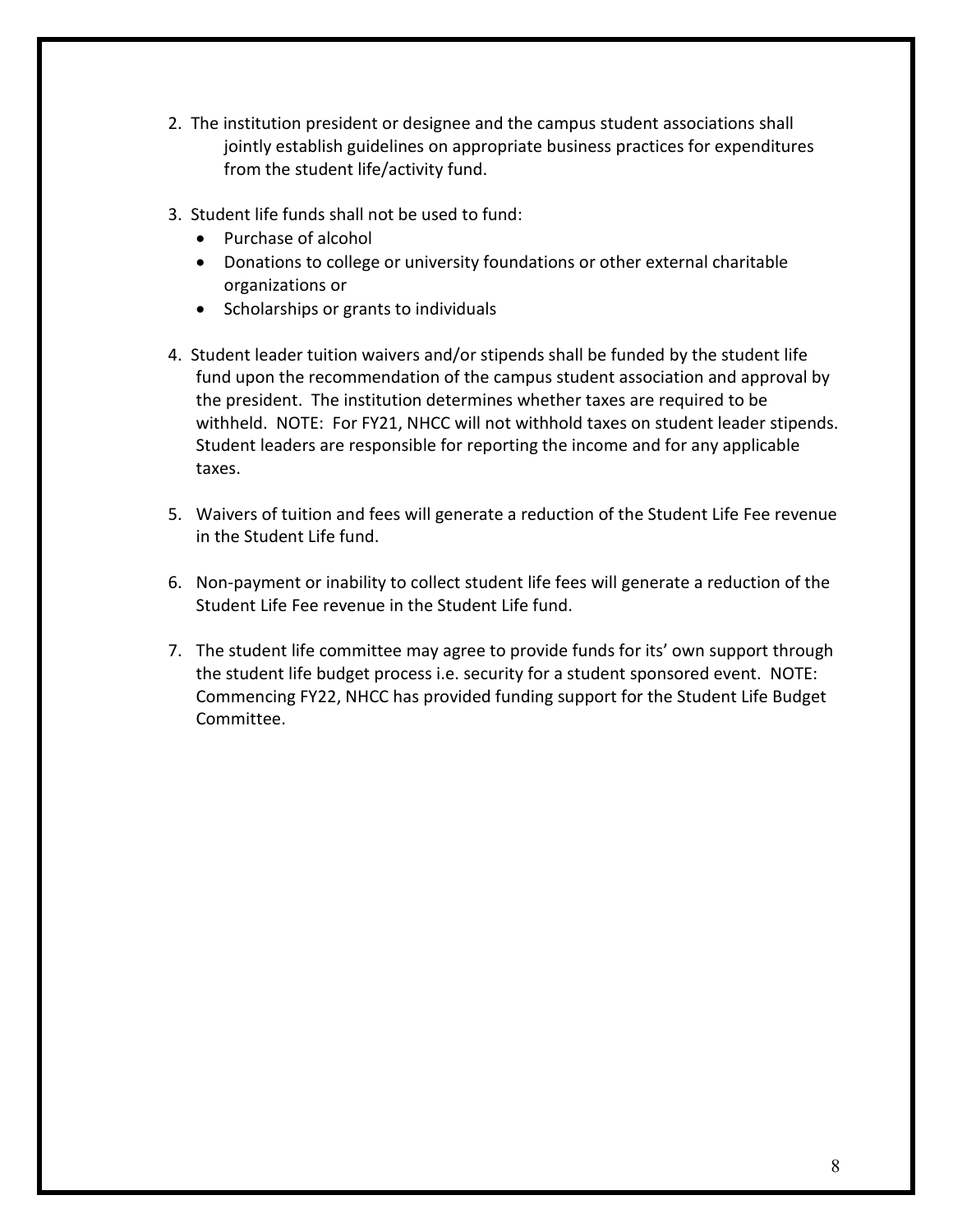#### **VII. Student Life Fees**

- 1. The **Student Life Fee for FY 22 is \$5.90 per credit** including on-line courses.
- 2. **Theater Ticket prices** effective beginning in FY 22:

| <b>Current NHCC Students</b>                                    | 2 free tickets for all Productions<br><b>Including Musical Productions</b> |
|-----------------------------------------------------------------|----------------------------------------------------------------------------|
| NHCC Faculty & Staff,<br>Non NHCC Students                      | \$10.00 Non-Musical Productions                                            |
| Seniors, students & Children                                    | \$7.00 Non-Musical Productions                                             |
| Non NHCC Adults, Faculty & Staff<br>Seniors, students, children | \$12.00 Musical Productions<br>\$8.00 Musical Productions                  |

+ Senior rate applies to those age 62 and above

#### **3. Community Participation in Student Life fee-funded Fine Arts Activities**

Community members participating in any Student Life fee-funded Fine Arts activity as an active group member (Chamber singers, Choir, Theatre, etc.) must pay the \$5.90 Student Life fee per credit for the number of course credits at which these classes are listed. This revenue is deposited into the Student Life Contingency Account. All community members who participate as an active group member in a Fine Arts activity/group must all sign a participation liability waiver.

#### 4. **4 Year Partnership Student's Participation in Student Life Activities**

Students enrolled in a four year program at another institution which has a relationship with NHCC and who complete their coursework at NHCC as a result are eligible to participate in NHCC Student Life activities as outlined within the articulation agreement with that institution. Such students pay Student Life fees to the other institution who in turn pay NHCC Student Life for their student's NHCC participation (at the rate agreed upon within the articulation rate). Such revenue is deposited into the Student Life Contingency Fund. For the 4 year programs on our campus who are not actually NHCC courses, the fee structure and dollars allocations have not been determined yet.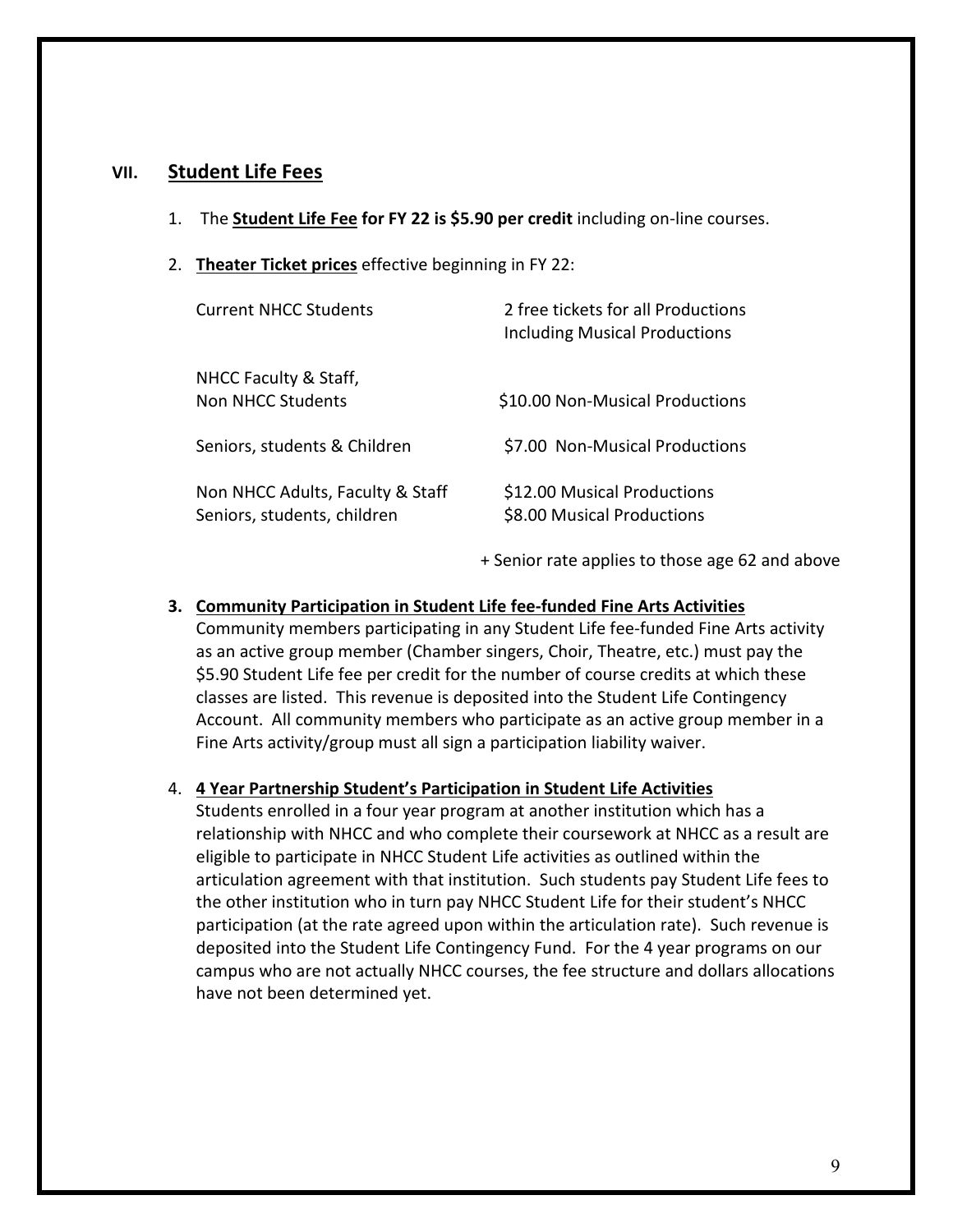## **VIII. Financial Procedures**

In light of the above, Student Life has developed the following financial procedures that insure commonly accepted business practices while providing flexibility for the business office to work with student life in cases where variation may be necessary. Variations include: food and meal purchases, pre-payments, clothing, and other purchases that fall within student organization missions.

#### **A. Requisition Forms/Request for PO (Requesting Expenditures)**

Organizations will be expected to complete a Requisition Form when goods and services are provided to the organization. A Purchase Order is required prior to any financial expenditure i.e. ordering any supplies, equipment, services or activities. Organization representatives are to work with their advisor or the student life staff, in advance, if there are any questions related to any purchases.

The *Requisition Form* must have the following information:

- Organization's account number
- Quantity of the purchase
- Description of the expenditure
- Price per unit/Total price (unit price times the quantity)
- Vendor's state and federal identification number
- Vendor's address and phone number
- Social security number, if a check is to be issued to a person and not a company.
- Total amount
- Name of organization
- Organization's President's signature
- Organization's Advisor's signature and advisors office phone number
- Student Life Director's signature

If you need to fax or place the order by phone, please note this on the Requisition Form and you will be called when the purchase order is complete. **Do not place the order until you have the purchase order number.**

In accordance with Minnesota State policy, Chapter 5.14, System Procedure 5.14.5, "Funds must be encumbered prior to making an obligation through an authorized employee certifying that the accounting system shows sufficient allotment or encumbrance balance in the fund, allotment, or appropriation to meet it. An expenditure or obligation authorized or incurred prior to encumbering funds is illegal and ineligible for payment until made valid and is in violation of M.S. 16A.15, Subd.3. An employee authorizing or making the payment, or taking part in it, is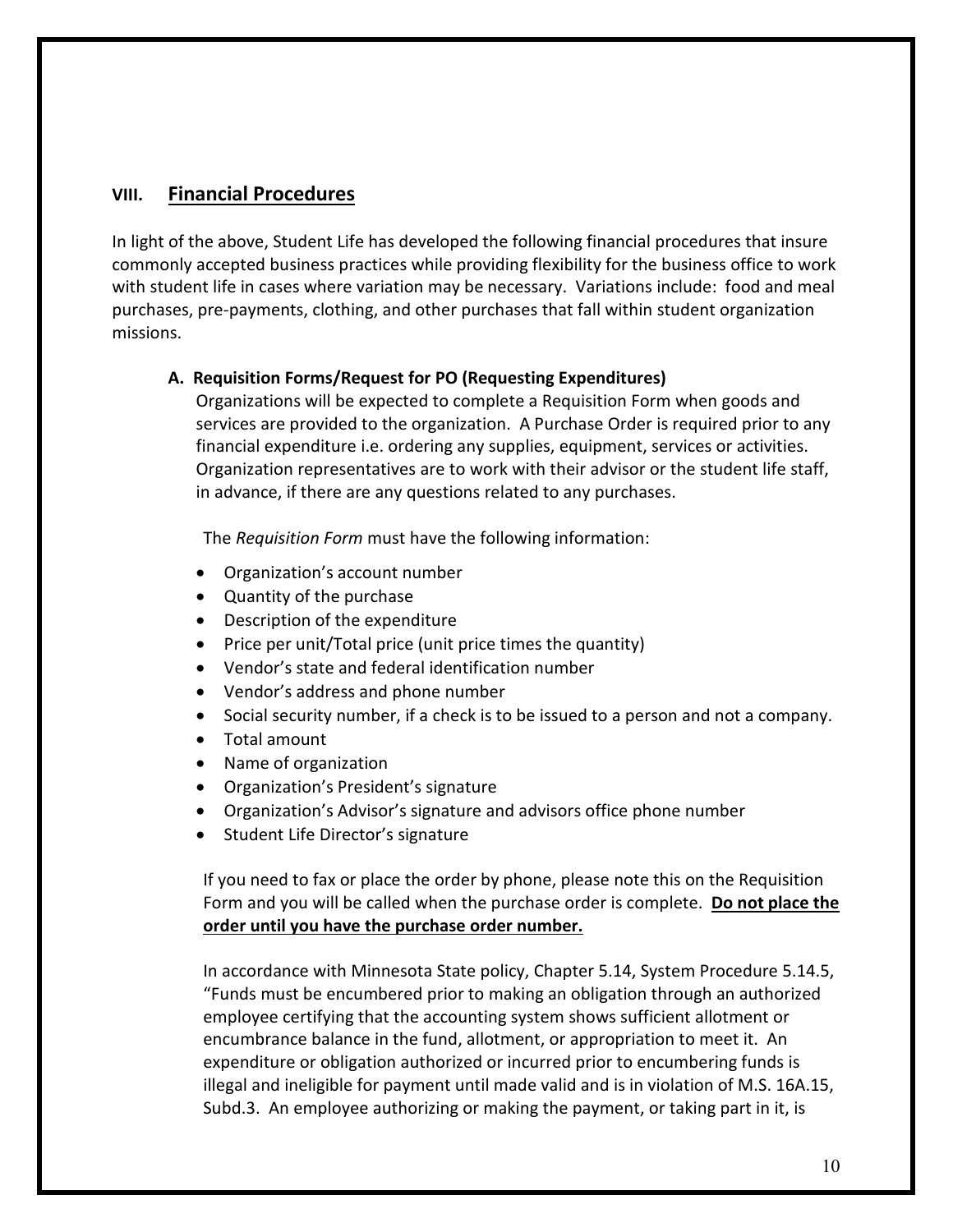liable to the state for the amount paid. A knowing violation of M.S.l6A.15 Subd.3 is just cause for the employee's removal. The state cannot agree to indemnify third parties or hold them harmless."

#### **B. Vendor Registration**

Individuals, agencies, and businesses with which we seek to do business and who are to receive payment for services or goods must register with the State of Minnesota as an approved vendor. As an approved vendor, they receive a State vendor ID number which is required for payment processing. Individuals, agencies, and businesses that have not previously registered with the State of Minnesota can set up themselves up using the **Vendor Registration Link** on MN Management & Budgets' (MMB) [website.](https://supplier.swift.state.mn.us/psp/fmssupap/SUPPLIER/ERP/h/?tab=SUP_GUEST) [https://supplier.swift.state.mn.us/psp/fmssupap/SUPPLIER/ERP/h/?tab=SUP\\_GUEST](https://supplier.swift.state.mn.us/psp/fmssupap/SUPPLIER/ERP/h/?tab=SUP_GUEST)

Vendors completing the registration setup through MMB directly results in:

- The new vendor is not required to complete a W9 or provide their Social Security Number or Federal Tax ID to NHCC.
- Initial setup to receiving completed vendor number is a quicker process and more secure for the vendor.
- New vendors have the option during setup to request direct deposit of payments instead of receiving a check from the State of Minnesota if the vendor is being paid from funds other than Student Life fees. IMPORTANT NOTE: Because Student Life fees are collected and maintained using a different process than how tuition and other College fees are handled, direct deposit is NOT possible as a means of payment for student clubs/organizations, programs, or departments funded by Student Life.
- The vendor must provide a street address (order address) but can enter a PO Box or a different address for the remittance if they choose.
- MMB will notify the new vendor when the process is complete and provide them with their vendor number.
- Vendor Training Guides are available on MMB's website for vendor's needing additional assistance.

Once a vendor is established with the State of Minnesota, it is not necessary to complete the vendor registration process again.

#### **C. Contracts- (**Guest Lecturer/Presenter Agreement)

Student Life fee-funded groups shall utilize the appropriate Minnesota State and College contract when guest speaker(s), entertainers(s), or other professional/vendor services are engaged and payment will be requested. The appropriate contract must be completed in conjunction with submitting the Requisition Form and Purchase Order. The Guest Lecturer/Presenter Agreement is the State contract used with most (but not all) Student Life fee-funded contracting. Consult with the Office of Student Life with questions about when a contract is necessary, which one should be used, and how to complete the contracting process.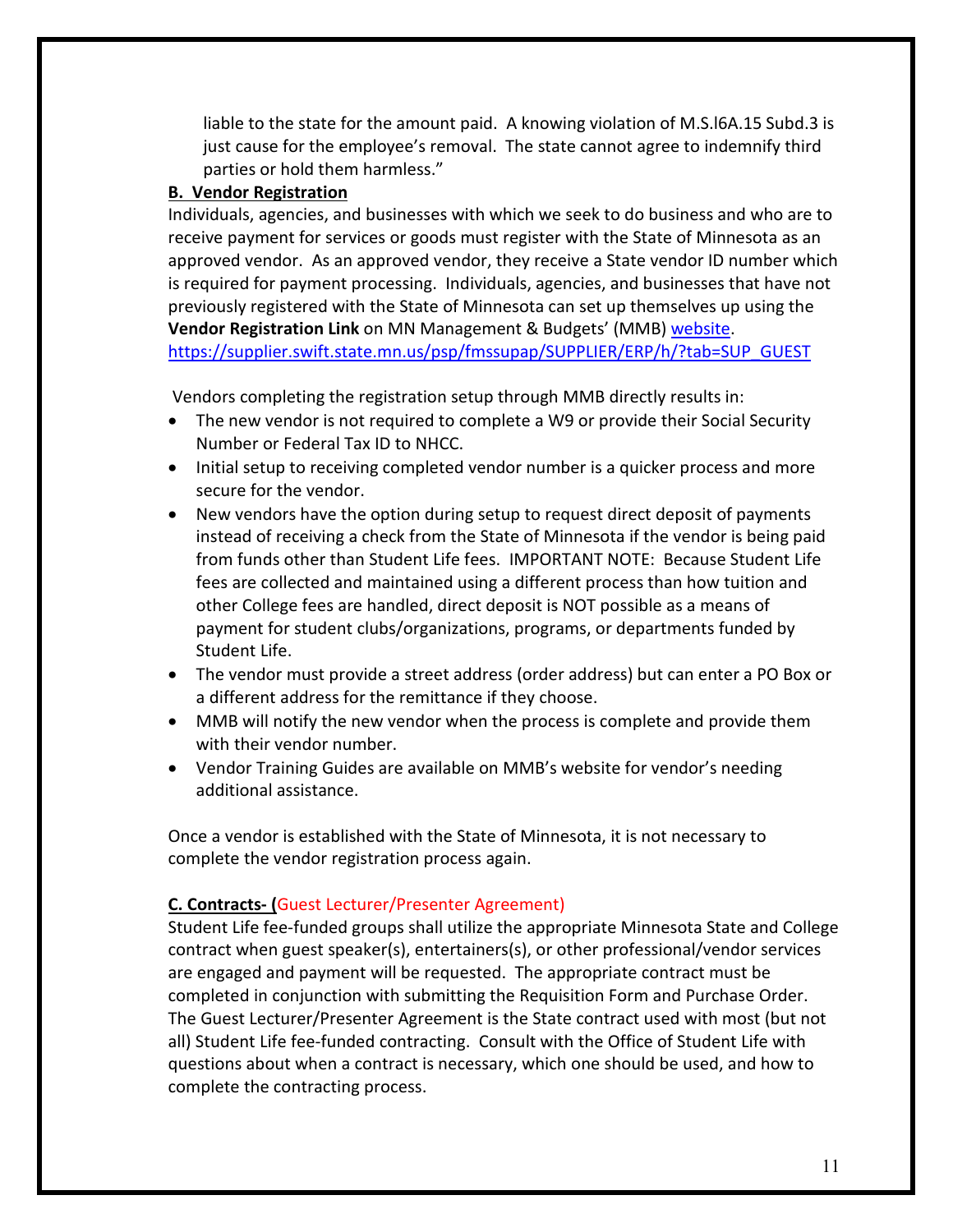#### **D. Purchase Orders**

The Accounting and Fees Office will issue a Purchase Order number after they have processed the Requisition Form. Allow 5-7 days to Purchase Orders to be issued. All Purchase Orders will be mailed directly to the vendor when completed, unless you request it to be returned to you. If you need to fax or call the order in, please note this on the Requisition Form and you will be called when the Purchase Order is complete. Once the organization has received the purchase order number, the items can be purchased.

#### **E. Credit Card**

The Director of Student Life and Student Life Coordinator have a College credit card for use with purchases when a vendor does not accept a Purchase Order. Advance arrangement (one week preferably) when seeking to purchase using the credit card is requested. Clubs and organizations should work directly with the Student Life Coordinator for credit card purchases.

#### **F. Receipts**

All students with prior authorization for travel, lodging, special expenses and advances must keep all receipts of the expenditures incurred by the individual. These receipts will be submitted to the business office for the purpose of record keeping and balancing of all accounts. Failure to submit receipts may result in the student(s) repayment to NHCC (out of pocket) for advances that were received.

#### **G. Invoice forms**

Vendors are to submit invoice forms directly to the accounting and fees based upon the purchase order. If the expenditure is more than the original request, the purchase order can be modestly increased. If the expenditure is less than the expenditure, a request needs to be made to unencumber the remaining funds.

The College invoice forms may also be used when a service or activity is going to be provided and the vendor does not accept a Purchase Order. The Accounting and Fees office will make payment from the College invoice after services have been rendered. If a check is required the same day of the event the invoice form must be submitted to Accounting and Fees in advance, preferably 7-10 days in advance.

#### **H. Payments**

**1. Vendor payments:** Vendors will receive payment information on the Purchase Order. Accounting and Fees office will forward the invoice to the student life division for authorization of payment.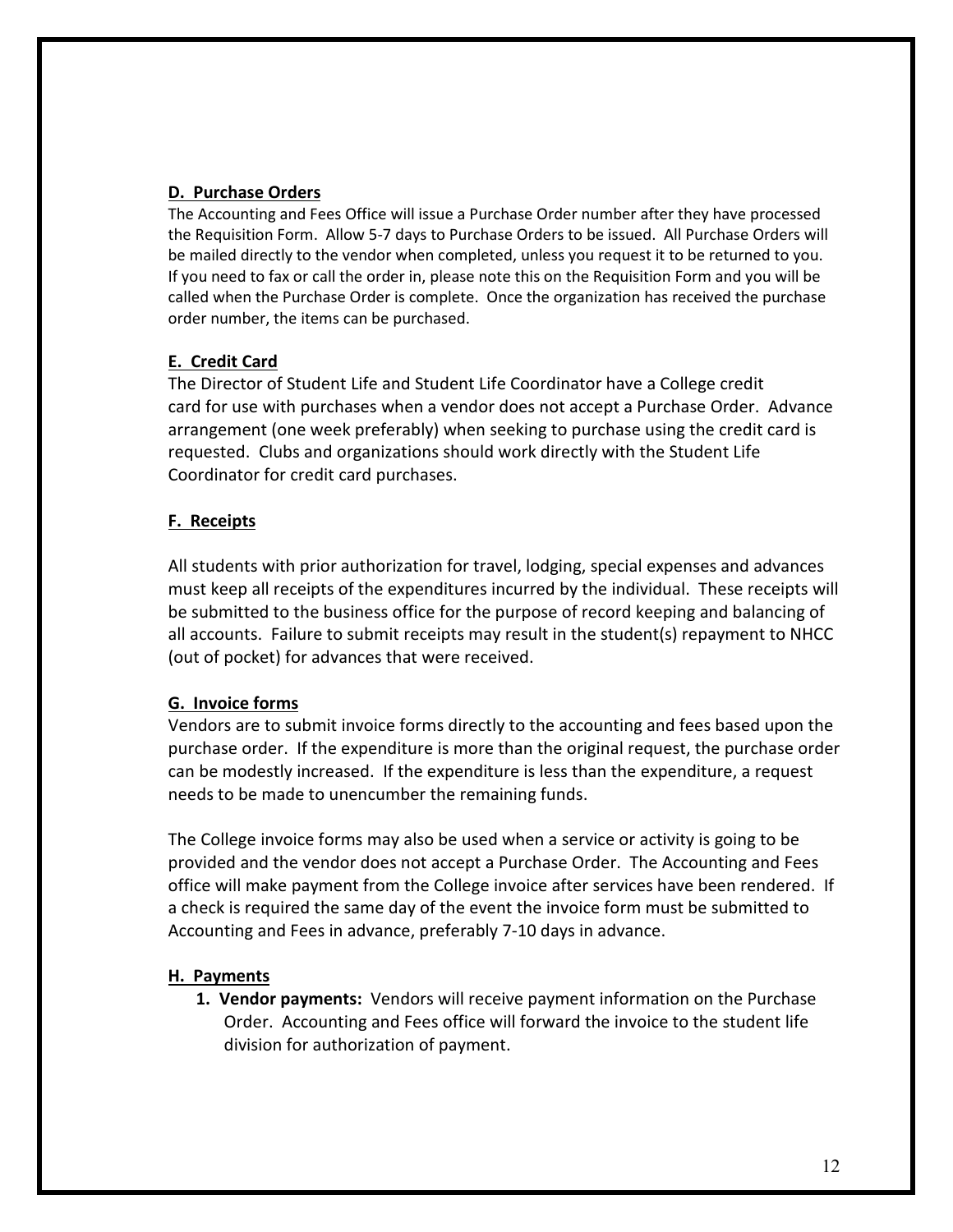**2. Student Payments:** Students being paid from the Student Life fund for purchases made must submit an invoice for expenses incurred**.** Students being paid from the Student Life fund for services rendered, must be set up as a state vendor. Allow 7-10 days for this process.

#### **3. Advisor Payments**

Advisors receiving expense reimbursements from the Student Life organization account, an employee must request advance authorization. Employees must complete the employee expense form and all payments will be added to the payroll of the advisor after expenditure forms are submitted with the Student Life Director's signature. Student clubs and organizations may have more than one non-faculty advisors but are limited to only one advisor. (Student clubs with more than one faculty member during FY09 will be "grandfathered-in" until there is a change in advisors.)

#### 4. **Payment of Expenses/Reimbursements**

Request for reimbursements must be authorized by the student organization advisor and the Student Life director prior to departure. Students must save all receipts for all authorized expenditures. All receipts will be submitted to the business office for the purpose of record keeping and balancing of all accounts. Reimbursement requests must be made within 30 days of the event. Contact the student life office for the appropriate forms for completion.

Reimbursement requests without prior approval are only approved in special circumstances. Contact the student life director for more information regarding reimbursements.

#### 5. **Partial Pre-Payment or Day of Event Payment**

No partial pre-payment or day of event payment is possible for contracted speakers, performers, entertainers, etc. and/or receipt of goods/services. Payment occurs based on receipt of an itemized invoice and approval that services/goods have been received. Payment is after-the-fact (generally within 30 days) through a College issued check.

#### **I. Deposits**

Student Life fee-funded groups have the ability to engage in two types of activity which results in money being collected.

**1. External Fund-Raising.** Fund-raising is defined as any activity which seeks to raise money for an external charitable cause or program/activity/scholarship established through the NHCC Foundation. Fund-raising activities must receive prior approval from the Director of Student Life and follow established Fund-Raising Procedures contained in Section XIV of this Student Life Financial Procedures document. It is important to note that money collected through fund-raising may only be used for the purpose for which it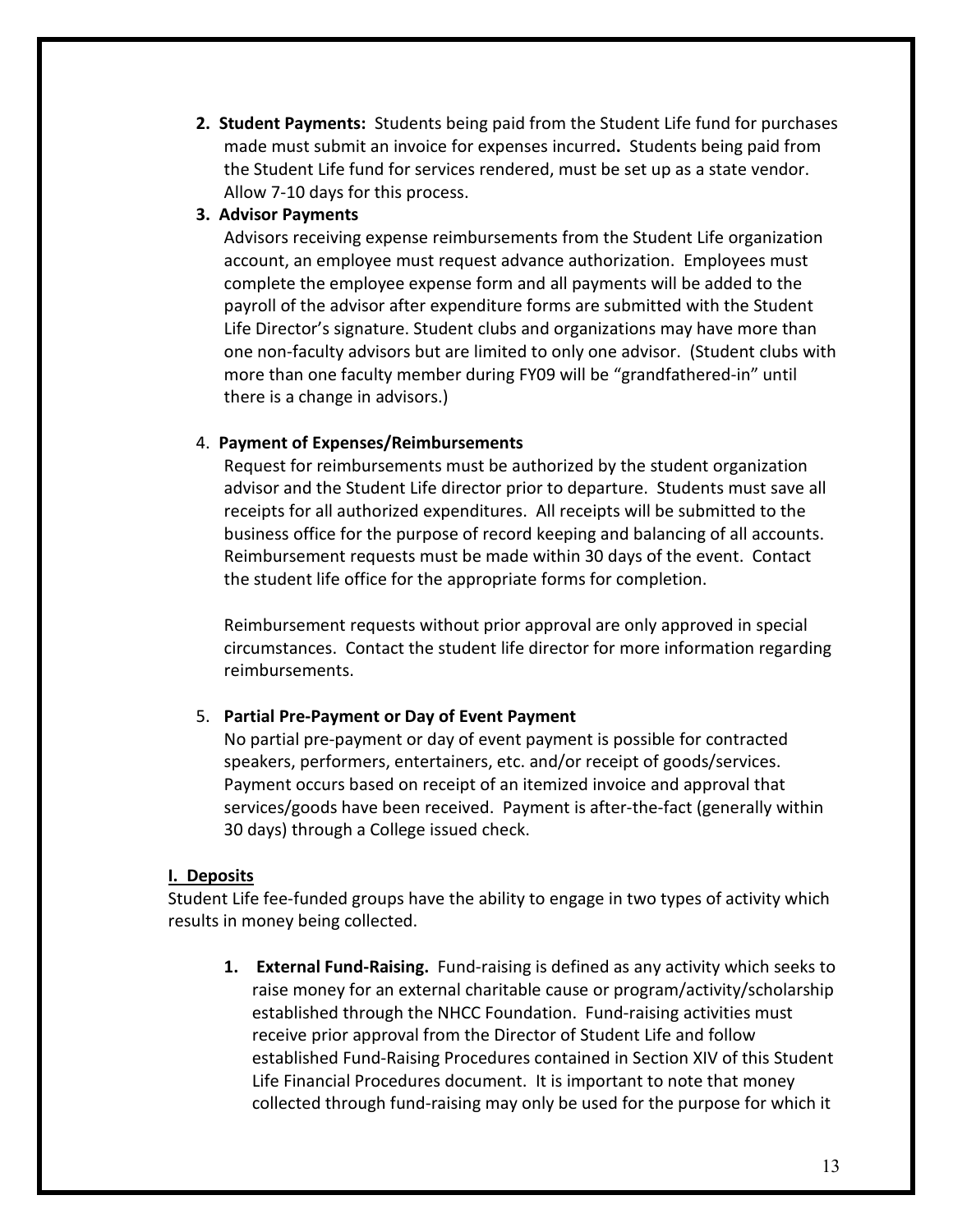was raised. Fund-raising income is deposited into an account established within the NHCC Foundation and is separate from the group's Student Life fund account maintained by the Accounting & Fees Office. Fundraising deposits need to be made directly to the Foundation Office in Educational Services.

**2. Internal Fundraising/Revenue Generation.** All recognized Student Life feefunded groups may also engage in approved activities to generate additional funds to support the activities and function of their group. Examples of such revenue generation may include but not be limited to event concessions, tshirt or sweatshirt fees collected from members, or member contribution to conference travel, etc. All Student Life fee-funded groups are required to keep all organizational revenue income and funds in an on-campus account with the Accounting and Fees office. Deposits must be made the same day collected. They are not to be stored in an office or taken home. To deposit funds into your account you need to separate checks and cash and bundle them separately with a total deposit amount noted. The deposit needs to be made with the Accounting and Fees office located in the Educational Services building. The total amount deposited and the group's name and account number (cost center) should be included on the deposit slip. The Accounting& Fees Office deposit the funds into the group's account and provides the person making the deposit with a receipt. The group then needs to provide the Director of Student Life with a copy of the receipt. It is **IMPORTANT** for the Director of Student Life to receive a copy of the receipt so deposited revenue can be transferred to the group's expenditure line item within the group's account/cost center as well as increase the group's budget by the amount deposited. Until this transfer occurs, the group is unable to access the deposited revenue. (Think of the revenue as having been deposited initially into a savings account that needs to be transferred to your checking account before you can spend it!)

#### **J. Unauthorized Expenses outside Established Financial Procedures and Applicable Form (MS16A)**

The Unauthorized Expenditure Form (MS16A) is used when purchases occur outside established Financial Procedures and/or when an exemption is requested relating to how Student Life fees can be spent within established Financial Procedures. As noted in sub-section A of this Section on Financial Procedures, in accordance with Minnesota State policy, Chapter 5.14, System Procedure 5.14.5, "Funds must be encumbered prior to making an obligation through an authorized employee certifying that the accounting system shows sufficient allotment or encumbrance balance in the fund, allotment, or appropriation to meet it. An expenditure or obligation authorized or incurred prior to encumbering funds is illegal and ineligible for payment until made valid and is in violation of M.S. 16A.15, Subd.3." This means that individuals or groups are NOT to order services or products without previously having gone through established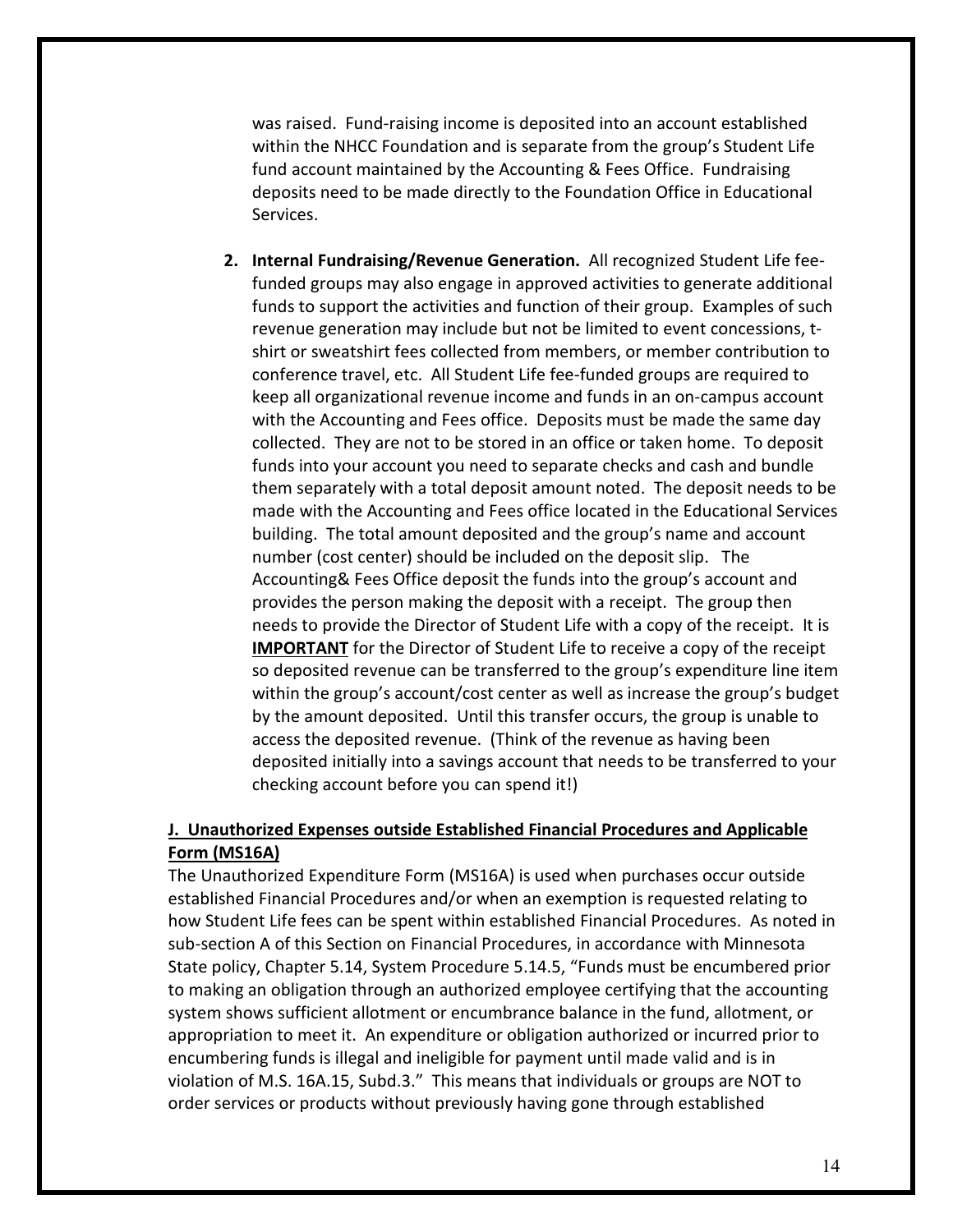requisition or other purchase procedures. For payment to potentially occur when procedures are not followed, a Special Expense Form (MS16A) must be completed explaining the reason(s) why the expense occurred outside established procedures as well as explaining how the individual/group will prevent the mistake from happening in the future.

# **K. Request for Exemption from Established Financial Procedures and Special Expense Approval Request Form**

The Special Expense Approval Request Form used when an exemption is requested relating to how Student Life fees can be spent within established Financial Procedures. If a Student Life fee-funded group wishes to potentially spend student life fees on a program or activity that is not within established Financial Procedures a Special Expense Approval Request form must be completed PRIOR to the expenditure. The form should state the proposed expense and why the exemption is being sought/justified. Examples of things not funded by Student Life fees and/or against Minnesota State and College policy are included in the right column of the Funding Guidelines Chart on Page 6 of this document. A major example of instances where the Special Expense Approval Request form is completed requesting an exemption is when food is being served at an event at which more than students will be present (faculty, staff, alumni, community members).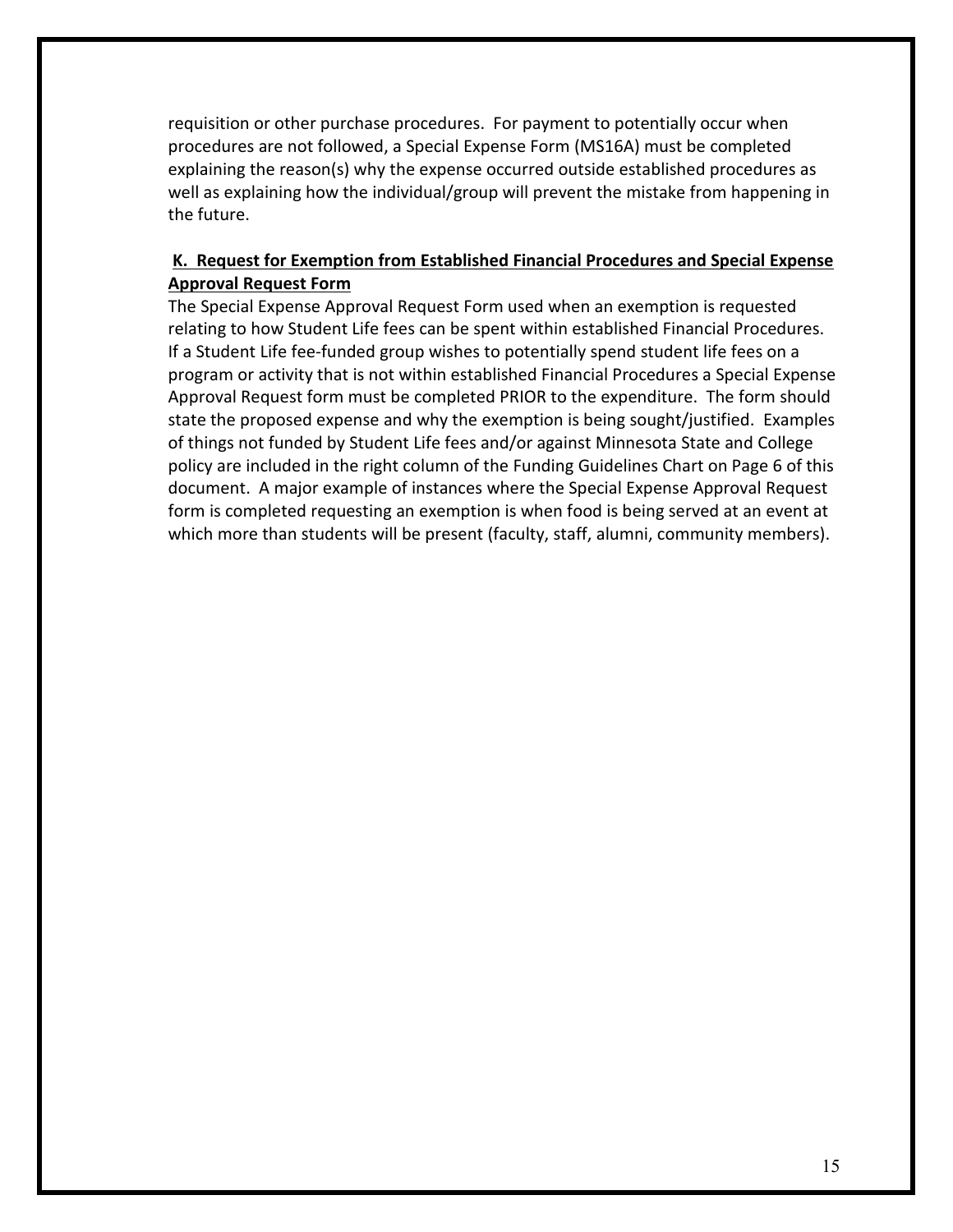# **IX. Travel Policy & Procedures**

All travel requests relating to student travel must be reviewed and approved by the Director of Student Life. Travel requests must be submitted to Student Life no later than 3 weeks prior to departure date. This is especially important when out of state travel is being pursued.

Student travel is inclusive of all College travel which involves student participation. This includes but is not limited to Student Senate, Senate recognized clubs and organizations, performance & visual arts activities, recreational & intramural sports teams, any other institutional in-state/out-state travel. With the exception of the participant limitations (both in-state and out-state) that may be funded for Senate recognized clubs and organizations, all other Student Travel policies and procedures apply to all other types of student travel. Regarding participation limitations, Student Senate, performance & visual arts activities, recreational & intramural sports teams, any other institutional instate/out-state travel funded through Student Life shall be based on the number of individuals/selected/ honored comprising a delegation/team in conjunction with available funding on a case-by-case basis.

Student organization advisors/faculty or staff activity leaders/Student Life fee-funded activity heads and the Student Life Director must authorize any travel for students who go off-campus to conduct NHCC student organization business and/or engage in offcampus activity representing the College. Students are not to make any arrangements for travel, lodging, or meeting/conferences. The advisors or the Office of Student Life make all travel arrangements.

Students will be held liable for all costs if students make their own travel arrangements and/or fail to attend the event. Any exemption to this procedure will be jointly determined by the club/org advisor and Director of Student Life. Students held liable for costs related to travel policy violation will either not be reimbursed personal costs associated with the travel and/or have the amount of the travel that was covered by Student Life applied to their student account.

COVID-19 UPDATE: Due to the coronavirus pandemic, travel plans and procedures may be subject to change based on the Minnesota Department of Health (MDH) and the Centers for Disease Control (CDC). The Department of Student Life has the right to adjust all travel plans to meet the safety needs of the students for their and the College's best interests.

**1. Student Club/Organization Conference/Workshop Participation - In-State and Out-State**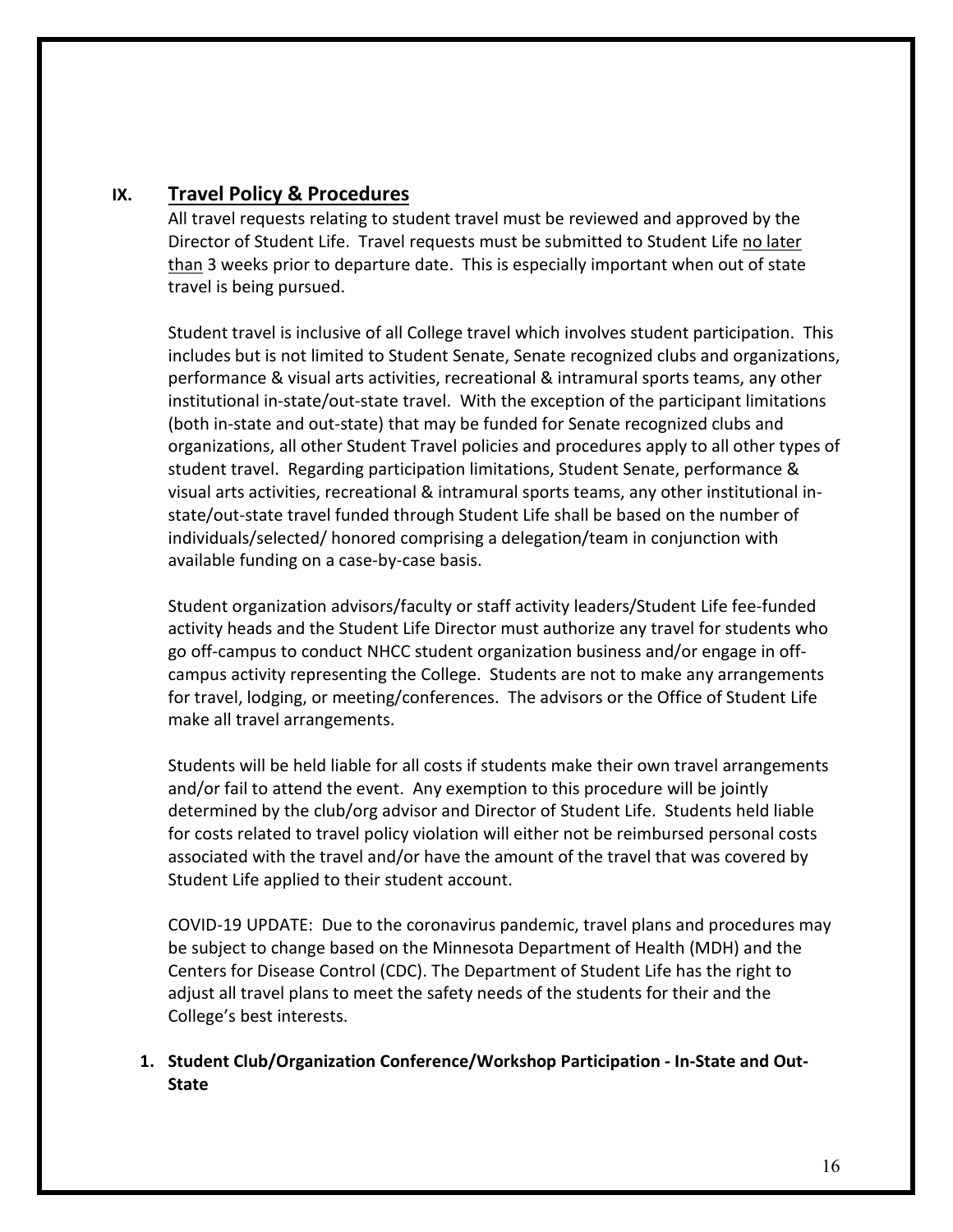- a. Student Life will fund conferences in accordance with State Statutes, Minnesota State and NHCC policies and Student Life Financial procedures and guidelines.
- b. Following conferences, student participants must share the information gained from the conference on campus through an avenue of their choice (e.g., hosting a workshop, hosting an information session, presenting information to the full senate).
- c. Funding student attendance at off campus events/conferences/conventions that are open to the general public can be requested from the Full Senate, provided the event is relevant to the club/organization's mission.

#### **2. In State Travel Procedures**

- a. The Student Life Budget Committee or the Full Senate will limit the number of participants for whom it approves funding to a maximum of four (4) students and one (1) advisor.
- b. Student clubs and organizations will need to fundraise to cover any additional participants approved to travel beyond the limitations.
- c. The Full Student Senate may approve 50-50 matching funds of any revenuegenerating effort to help offset costs for additional participants. (This means if the club raises \$100.00 they may request \$100.00 from the Full senate.). Student Senate limits the funds that can be awarded or matched to a club or organization for any single event at \$1,000 maximum.
- d. Exceptions to the above may be requested to the Full Senate on a case by case basis.
- e. The College vehicle is to be used in lieu of private vehicle when available. Arrangements for the College vehicle are to be made by the advisor or Student Life office.

IMPORTANT NOTE: The Student Senate Executive Board is exempt from a-d above, as Minnesota State, policy identifies the College's Student Senate as the official voice of the student body.

Members are to make sure requisitions forms are completed in advance for:

- a. Lodging
- b. Conference fees
- c. Any other applicable financial commitments specific to the student travel

Prior approval must be received by the student organization advisor and Student Life Director for student's meal and mileage amounts.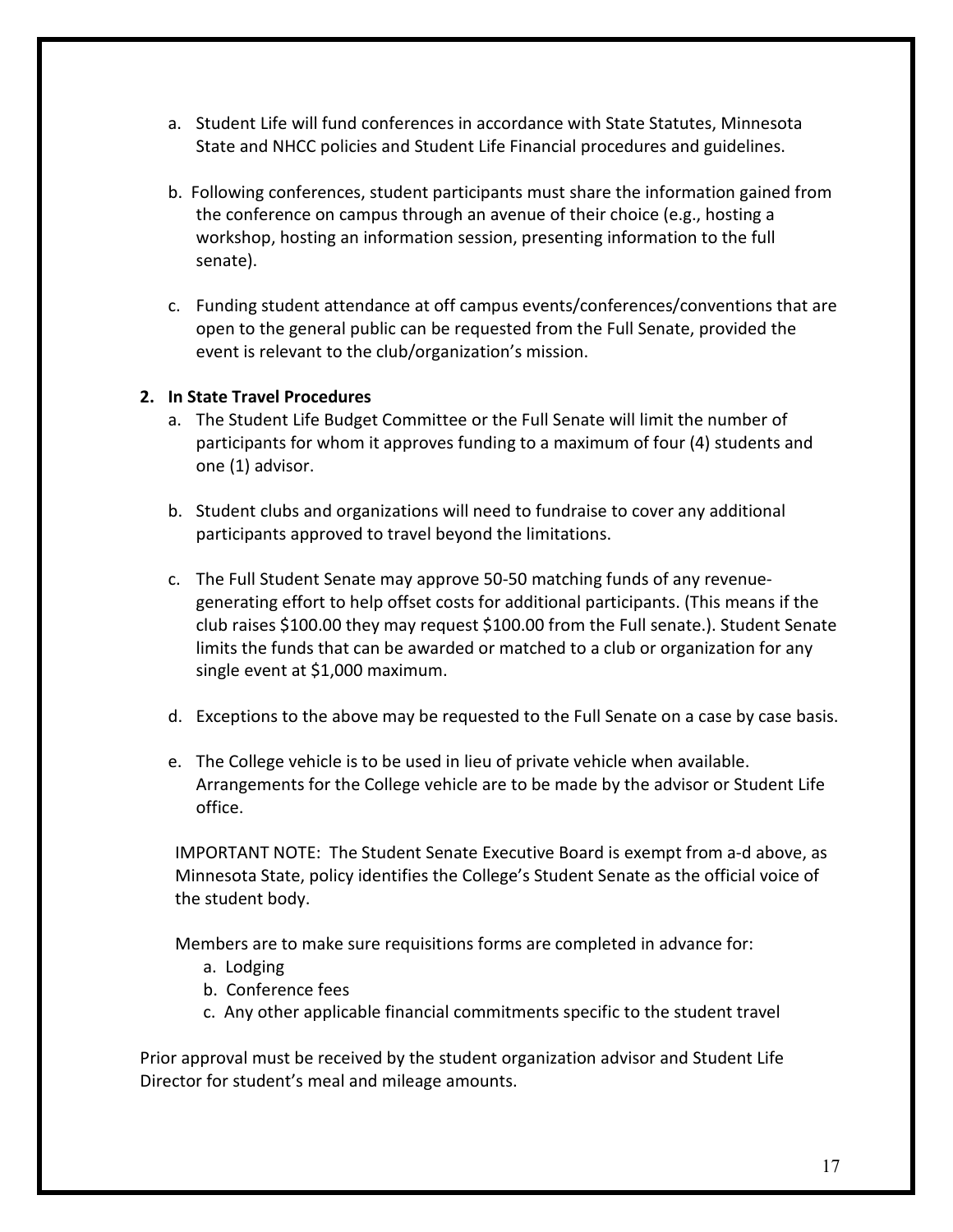#### 3. **Out of State Travel Procedures (Traveling outside of MN)**

- a. Funding for Out of State Travel and/or Conferences, must be requested, approved and funded by the Full Student Senate.
- b. All student clubs must have Out of State travel requests approved by the College President, prior to making any travel arrangements.
- c. The Student Life Budget Committee or the Full Student Senate will limit the number of participants for whom it approves funds to four (4) students and one (1) advisor.
- d. A Student club/Organization advisors must travel with students when out of state travel is pursued. The advisor in the case that he/she is unable to attend can appoint a proxy (staff or faculty).
- e. Student clubs/organizations need to fundraise to cover additional participants beyond the stated participant limitations within this policy.
- f. The Full Student Senate may approve 50-50 matching funds of any fundraising efforts to help offset costs for additional participants. (This means if the club raises \$100.00 they may request \$100.00 from the full senate.)
	- a. Student Senate limits the funds that can be awarded or matched to a club or organization for any single event at \$1,000 maximum.
- g. Exceptions to the above may be requested to the Full Senate on a case-by-case basis.

IMPORTANT NOTE: The Student Senate Executive Board will be exempt from a-f above, as Minnesota State, policy identifies the College's Student Senate as the official voice of the student body.

The Minnesota State Colleges and Universities Out-of-State Travel request form must be completed and approved in advance by the College President (no later than three weeks in advance) for any NHCC student who plans to travel outside the State of Minnesota while representing the College. Authorization must be obtained by the student organization advisor, Student Life Director and the College president prior to making any travel arrangements.

Members are to make sure requisitions forms are completed in advance for:

- a. Lodging
- b. Conference fees
- c. Airline
- d. Rental vehicles
- e. Any other applicable financial commitments specific to the student travel

Prior approval must be received by the student organization advisor and Director of Student Life for any student's meal and mileage amounts.

Students may request advance meal per diem for out of state travel. An agenda of the conference must be submitted along with the completed travel request forms for each student.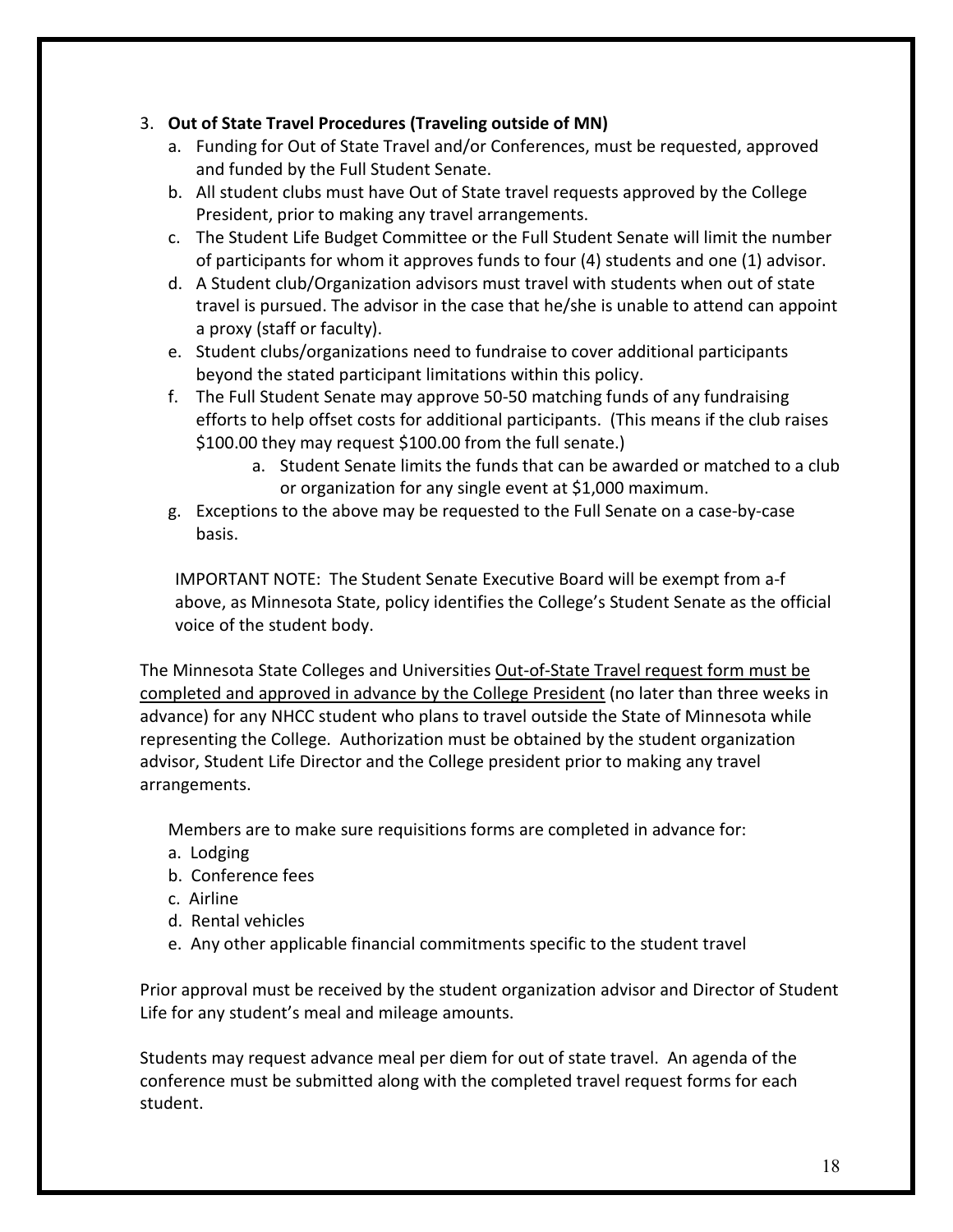#### **4. Meal Allowances**

Students authorized to be in travel status shall not receive meal allowances for meals provided by conferences or banquets. For meals not provided, students may request per diem meal allowances. Prior approval must be granted for all allowances incurred for travel.

The policy by which whether meals will be authorized for students who are in travel status will be in accordance with the policy followed within the State's Commissioners Plan. Students authorized to be in travel status shall be reimbursed for the actual cost of meals up to the maximum allowed in the current Commissioners Plan under the current year's contract:

- a. Breakfast: Breakfast reimbursement may be claimed only if the student is in travel status overnight or departs from home in an assigned travel status before 6:00a.m.
- b. Noon Meal: Lunch reimbursement may be claimed only if the student is in travel status and is performing work more than 35 miles from the college and the assignment extends over the normal noon meal period.
- c. Dinner: Dinner reimbursement may be claimed only if the student is away from his/her home station in a travel status overnight or is required to remain in a travel status until after 7pm.
- d. Reimbursement Amount: The maximum reimbursement for meals including tax and gratuity is based upon the Minnesota State Employees Union AFSCME, Council 5 AFL-CIO Contract. The rates in effect through June 30, 2021 are as follow:

#### **STANDARD MAXIMUM RATE**

| Breakfast: | \$9.00  |
|------------|---------|
| Lunch:     | \$11.00 |
| Dinner:    | \$16.00 |

With travel to certain designated metropolitan areas there is a higher rate of \$11, \$13, and \$20 respectively for breakfast, lunch, and dinner. Consult with Student Life whether your travel is to one of these designated areas.

*IMPORTANT NOTE: Meal reimbursement amounts change annually on January 1st.* 

#### **Overnight Travel & Lodging**

Students who incur expenses for lodging shall be allowed reasonable costs of lodging, in addition to the per diem meal rate while away from NHCC. Request for travel forms must be completed, and authorized by the student organization advisor and Director of Student Life. A requisition for lodging will need to be completed in advance and forwarded to the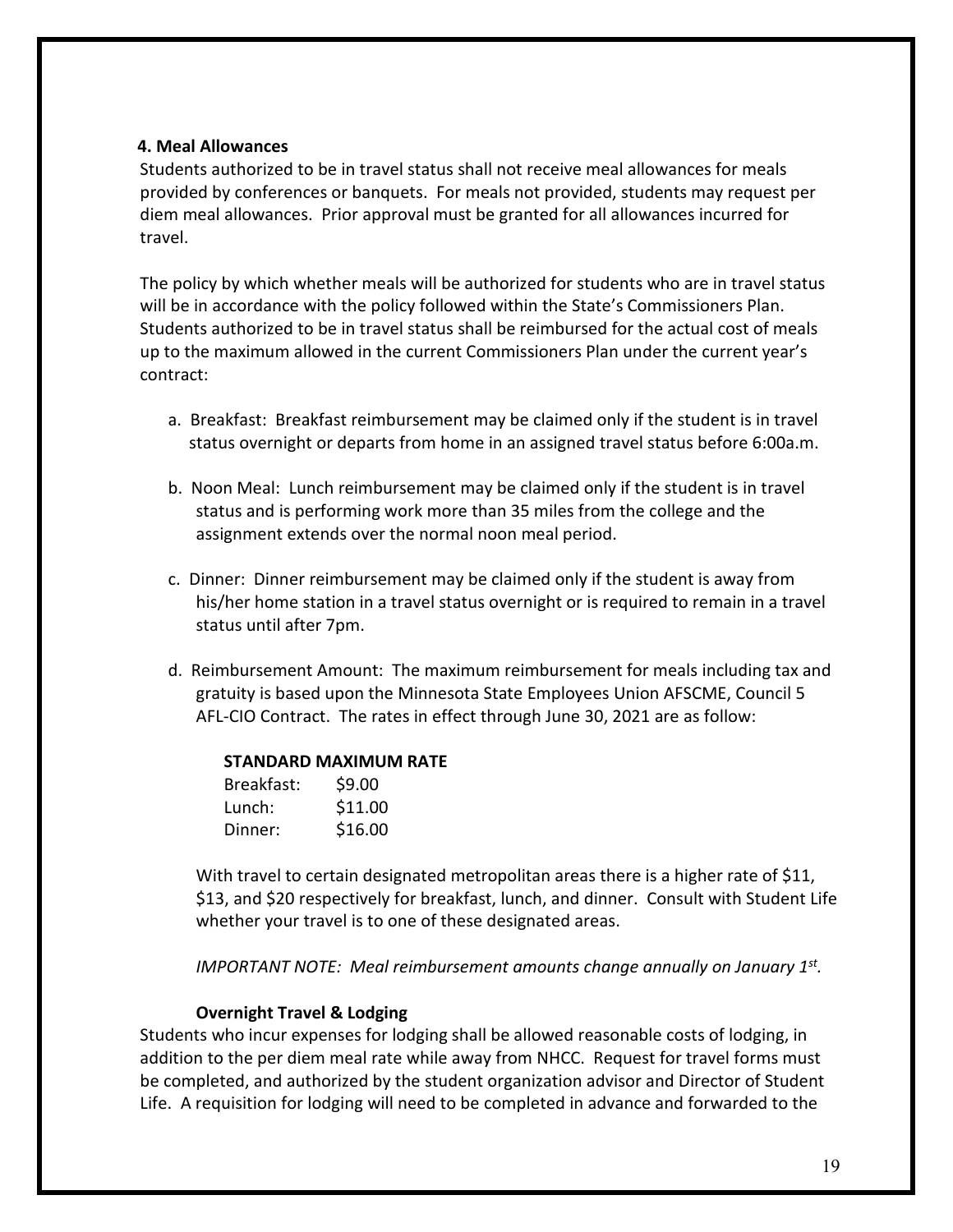Accounting and Fees office. A check will be rendered for payment to the commercial agency for lodging.

## 4. **Mileage Reimbursement**

Students are to secure and use the College vehicle. When the College vehicle is not available students may receive mileage reimbursement based on the annual mileage rate set by the State of Minnesota and IRS. The mileage rate is also based on whether use of a state vehicle was requested in conjunction with the travel and whether it was available or not.

**The mileage rate for 2021 is 56 cents per mile if you requested a state vehicle and one was not available; the rate is 49 cents per mile if a state vehicle was available but not used.**

*IMPORTANT NOTE: Mileage reimbursement amounts change annually on January 1st. The 2021 rates have been provided.*

All expense reimbursements for mileage will require documentation to support the mileage claimed. A MapQuest printout is acceptable documentation or use of reliable internet mapping tools. This documentation must be submitted with your expense report.

# **5. Special Expenses/Conferences**

Special expenses such as conference fees and banquet meal tickets incurred as a result of authorized business, students shall submit a pay order for the actual cost of the conference or special expense at least three weeks prior to the departure to the student life office and forwarded to the Accounting and Fees office. A check will be rendered for payment to the commercial agency.

# **6. Receipts Associated with Travel**

All students with prior authorization for travel, lodging, special expenses and advances must keep all receipts of the expenditures incurred by the individual. These receipts will be submitted to the business office for the purpose of record keeping and balancing of all accounts. Failure to submit receipts may result in the student(s) repayment to NHCC (out of pocket) for advances that were received.

# **X. Food at Meetings & Events**

Student Life fee funded groups are permitted to use for food for on campus meetings and for campus-wide events.

Student Senate and Senate recognized clubs/orgs are permitted to use Student Life funds for food at meetings and sponsored campus events. Arrangement for and/or approval for food at such activities shall be coordinated through the Student Life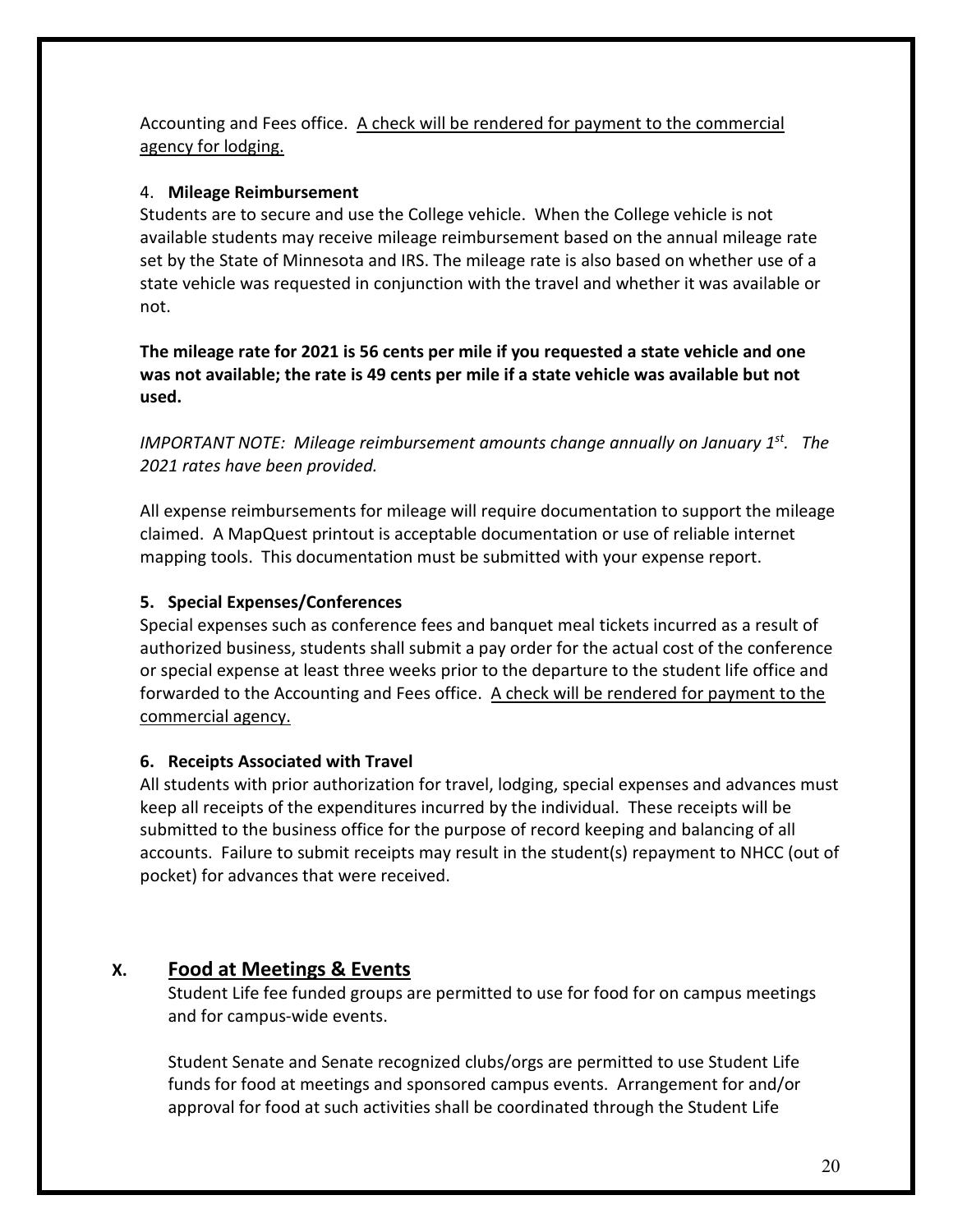Coordinator. While no specific parameters/limitations are being established at this time as to the budget amount a club/org may spend on food, the leadership, advisor, and Director for Student Life are charged with responsible decision-making in this regard. Clubs/orgs found to have excessively abused the privilege to have food (particularly at club meetings) may be audited by the Full Senate and loose the privilege to have food at meetings and/or events.

Performance & visual arts activities, recreational sports, all-campus programming through the Office of Student Life, and any other institutional departmental programming funded through Student Life may also have food at events. It is expected professional staff with these programs will exercise sound judgment relative to food amount and budgetary decisions.

#### **CATERING PROCEDURE**:

For the 2021-22 academic year, NHCC and TiffinMan will continue an exclusive catering relationship within the following framework. All NHCC offices, and departments wishing to offer food at on-campus events/functions must use TiffinMan and obtain a catering estimate. However, College recognized student organizations may sell and or offer food and beverages for fundraising and other purposes. In such cases, the student organization will complete the designated forms with the Office of Student Life prior to the event per the student organization per event planning guidelines. Food or beverage items brought in from an outside source are required to be from a licensed food service provider. Tiffinman additionally invites event planners to meet with them about individual events to discuss budget parameters; TiffinMan is committed to working with event planners to provide the best estimate possible.

For this reason, it is important that all event planners follow the established procedure of obtaining an estimate for every catered event.

It is important to note that neither Tiffinman or the Office of Student Life provide serviceware, paper/linen products, kitchen use, refrigeration access, or any other assistance with non-food service catering events. Such aspects are the sole responsibility of planners/caterers. Use of the kitchen and its services by non-food service personnel is a health code violation. *All framework above has been continued for 2021-2022.*

#### **SPECIAL EXPENSE FORM:**

The Special Expense Approval Request Form is used when an exemption is requested relating to how Student Life fees can be spent within established Financial Procedures. If a Student Life fee-funded group wishes to potentially spend student life fees on a program or activity that is not within established Financial Procedures a Special Expense Approval Request form must be completed PRIOR to the expenditure. The form should state the proposed expense and why the exemption is being sought/justified.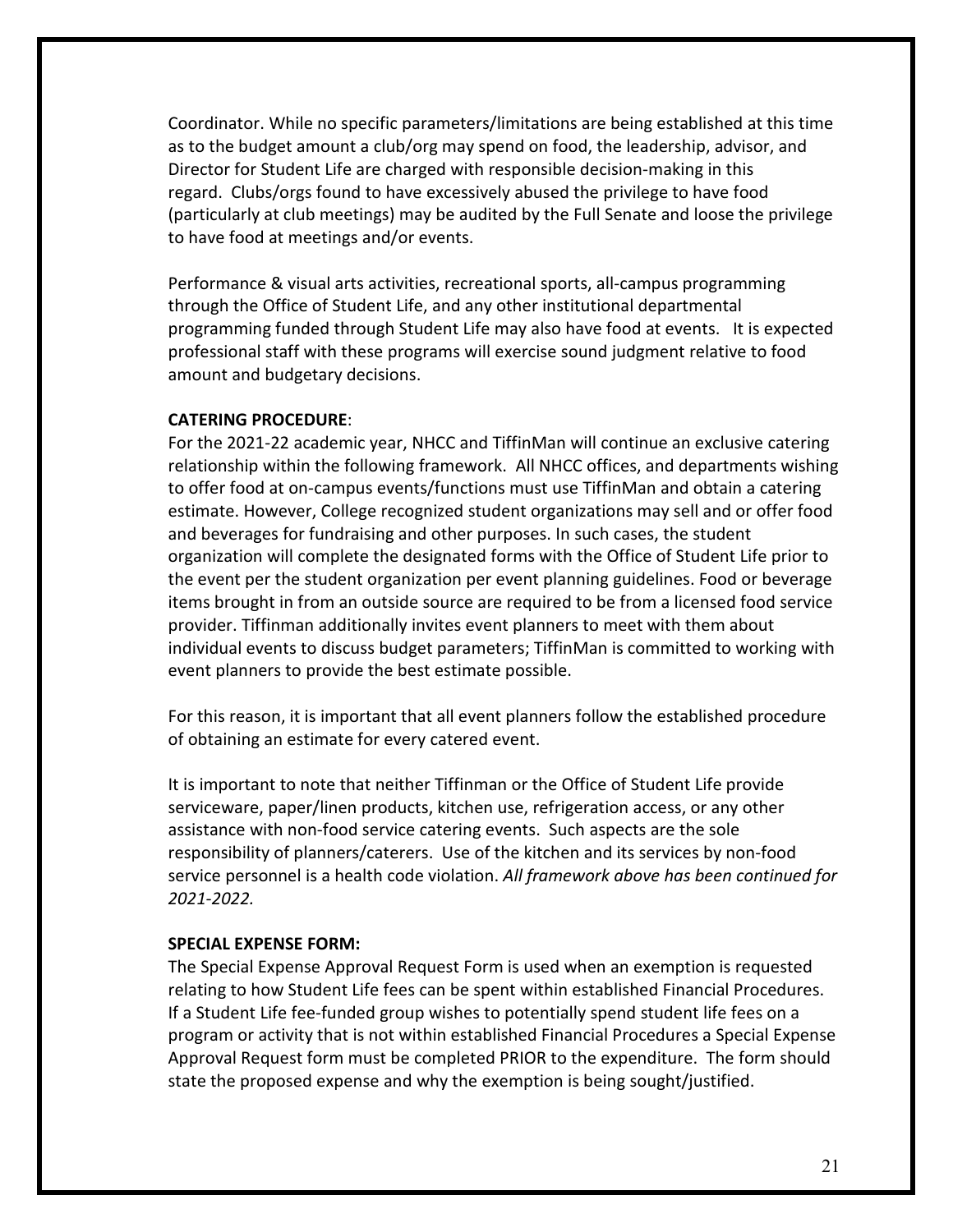A Special Expense Approval Request form is necessary when food is being served at an event at which more than students will be present (faculty, staff, alumni, community members).

For clubs and organizations where the food is catered by Tiffinman, the Office of Student Life annually obtains a Special Expense Approval Request for all of the club/org meetings and events during that academic year. If the club/org wishes to use an outside caterer for a specific meeting/event, then a Special Expense Approval Request form must be completed PRIOR to the event before the food arrangements can be made.

Performance & visual arts activities, recreational sports, all-campus programming through the Office of Student Life, and any other institutional departmental programming funded through Student Life must also submit a Special Expense Approval Request form PRIOR to an event where food will be served. These programs may submit a blanket Special Expense form for the entire academic year if Tiffinman will be used and the expenses will be covered by the same PO.

# **XI. Purchase of Imprinted T-Shirts/Sweatshirts/"Bling"**

Student Senate recognized clubs/orgs may request and receive funding within the annual budgeting process for imprinted t-shirts/sweatshirts/"bling". Such funded requests should be focused on the marketing and promotion of the club/org versus providing club members with "club wear". Funded requests should include in the design reference to "North Hennepin Community College" or "NHCC" as well as reference the specific club/org. If funded during the prior spring budget process, the club/org DOES NOT need to resubmit their request for approval to the Full Senate before proceeding with purchase. New or additional requests not covered in the prior spring budget process, must be presented to and approved by the Full Senate.

Clubs/orgs may collect and deposit the full amount of revenue to purchase imprinted tshirts/sweatshirts/"bling" without approval or review by the Full Senate. This activity should be included in the annual proposed budget request as both an expenditure along with the corresponding revenue generation. In the instance a club/org wishes to obtain imprinted items in this matter once the school year has begun, the Student Life Coordinator and Senate Treasurer only need to be advised of the group's intent.

Performance & visual arts activities, recreational sports, all-campus programming through the Office of Student Life, and any other institutional departmental programming funded through Student Life may also purchase imprinted tshirts/sweatshirts/"bling" using Student Life fees. It is expected professional staff with these programs will exercise sound judgment relative to the amount purchased as well as how it impacts overall budget.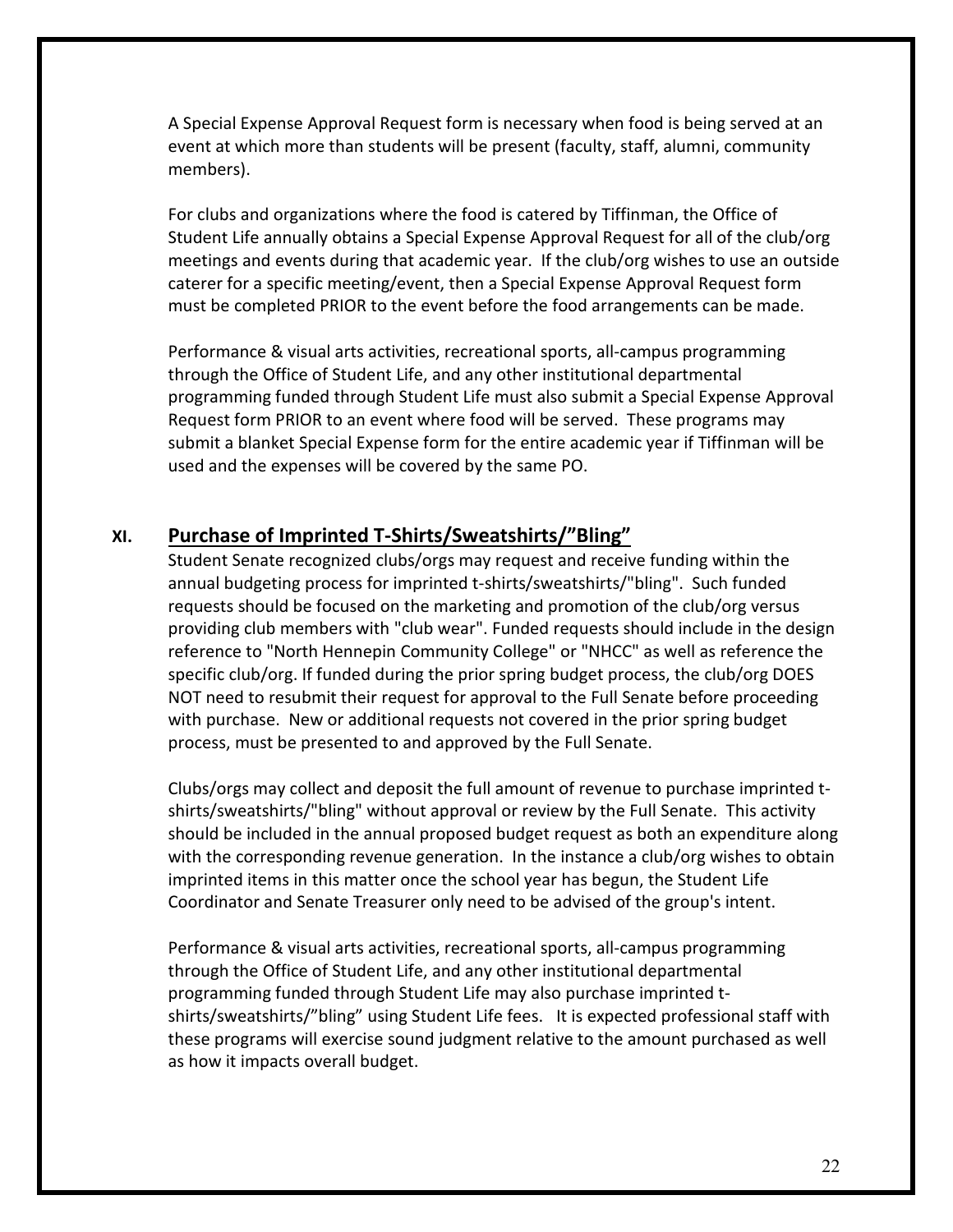# **XII. Purchase & Maintenance of Equipment**

All equipment purchased with Student Life fees becomes the property of Student Life and North Hennepin Community College. Equipment includes items such as computers, printers, sports equipment, office furniture or other items with a useful life of 5 or more years. Student clubs/organizations/groups are responsible for all College equipment in its possession and should keep their equipment in a reasonable state of repair.

Equipment purchases should be for official organizational use only. Property of the College may not be sold or transferred to other parties without prior consent of the College Administration and the student organization advisor and Student Life Director.

# **XIII. Prize Guidelines**

Prizes for Student Life events will be reasonable based on the type and size of the event and determined by the Student Life group or organization sponsoring the event---with the advice and consent of the Director of Student Life/designee. Prizes may only be distributed to currently enrolled students at NHCC, may not be cash awards, and should not exceed the following guidelines (unless a specific exception is approved by the Student Senate).

For the purpose of this procedure, Student Life events are defined as those all-campus events sponsored directly by the Office of Student Life or a professionally staffed program funded by Student Life. Club/org sponsored activities/events are Senate recognized clubs and organizations.

- 1. Prizes for campus-wide Student Life events should be kept to a maximum of \$1,000.00 per activity/event; and,
- 2. Prizes for club/org sponsored activities/events should be kept to a maximum of \$300.00 per activity/event and be appropriate to the nature of the event.
- 3. All organizations have the option of utilizing donations as prizes (if appropriate) and these donations' values are not included in the above funding maximums (i.e. the total value of prizes could exceed the above financial restrictions as long as the actual amount spent on prizes does not).

# **XIV. Fundraising & Revenue Generation Guidelines**

Student Life makes the following distinction between monetary activities engaged in by ANY Student Life funded group:

> **FUNDRAISING/External** refers to activities or events where the group seeks to raise funds/supplies for an outside charitable organization. This includes any efforts to solicit externally for donations/prizes to be used as part of a group event or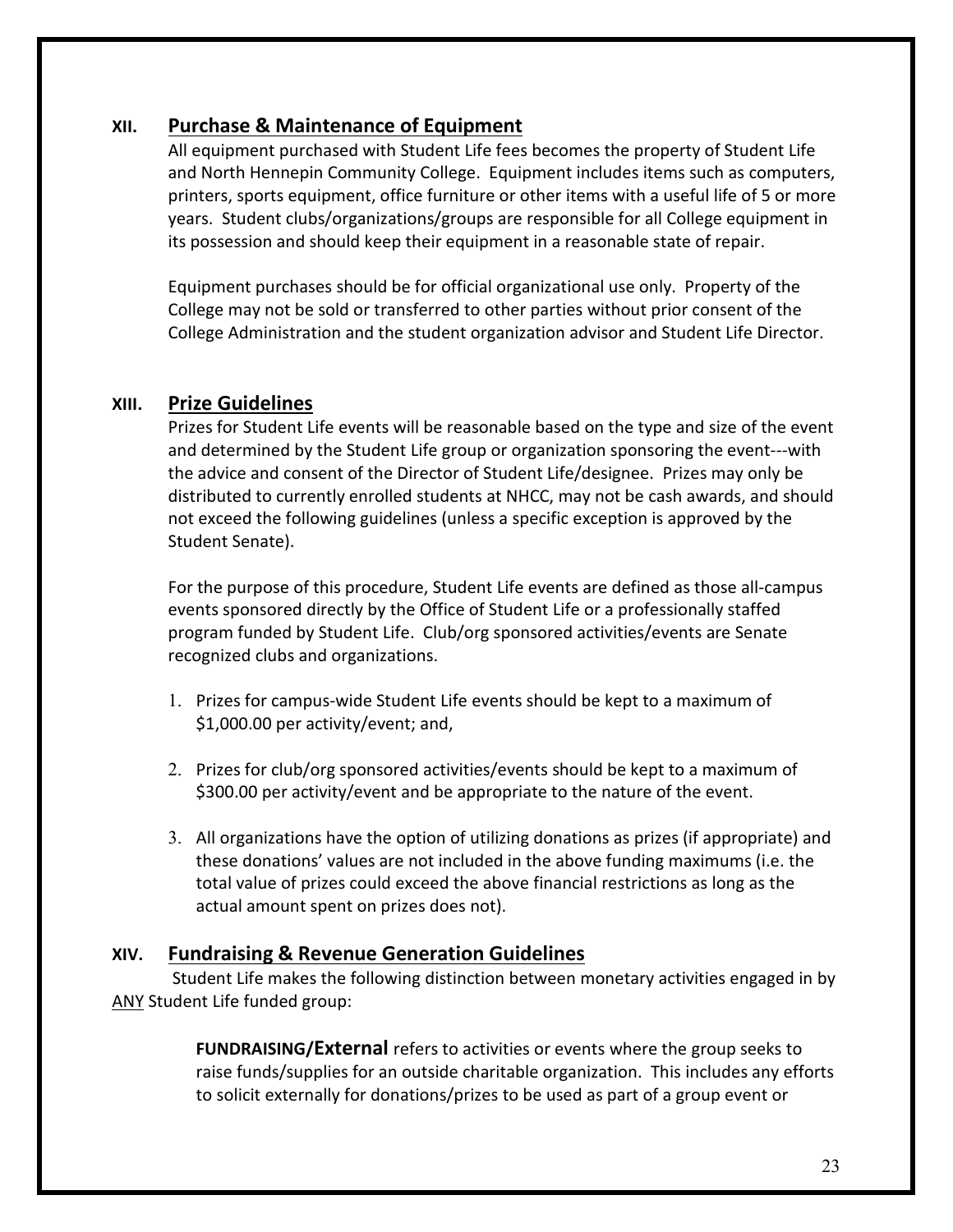activity. All FUNDRAISING activity must be coordinated through the NHCC Foundation and comply with applicable Minnesota State policy.

- Fundraising (activity, event, or a sale to collect money for your recognized student organization.
	- o Ways that you can do that….
- Donations for an external organization (for a charitable cause)

**REVENUE GENERATION/Internal Fundraising** refers to activities or events where the group collects money from its membership and/or event participants for concessions, to cover participation in or attendance at an event, supplies (t-shirts, etc), or travel. All generated REVENUE must be deposited with Accounting & Fees into the appropriate Student Life cost center associated with the group

Whether it be fundraising or revenue generation, NO Student Life monies may be used to purchase initial or on-going supplies to conduct the activity. For example, Student Life funds CANNOT be used to purchase items for re-sale; an individual must use and donate personal funds to do so.

Consistent with Minnesota State Student Life Procedure 2.8.1, NO Student Life funds can directly or indirectly be used for scholarship purposes.

With generated revenue that remains unspent in a club/org account at the end of a given fiscal year (June 30th), there may be the possibility for the group to carryover that balance to the next fiscal year. Such a request for carryover is to be made by the club/org to the Student Life Budget Committee who will make the determination whether to allow carryover.

Revenue generated through ticket sales for theatre productions is a unique but acceptable Student Life revenue-generating activity even though the realized revenue is achieved 100% from Student Life funding.

#### **ADDITIONAL GUIDELINES SPECIFIC TO FUNDRAISING:**

Prior to engaging in fund-raising, the club/org should review Minnesota State policies 5.15 and 7.7 on the Minnesota State website regarding fund raising and gifts and donations.

- 1. All student club fundraising initiatives must be approved by the club's advisor and then by the Student Life Director.
- 2. Student Life funds cannot be used to purchase items for re-sale in order to fundraise.

*Example:* student life funds cannot be used to purchase candy and then be resold for a fundraiser. This is the case even if the proceeds are first returned to Student Life and then the difference is targeted for the fundraising initiative.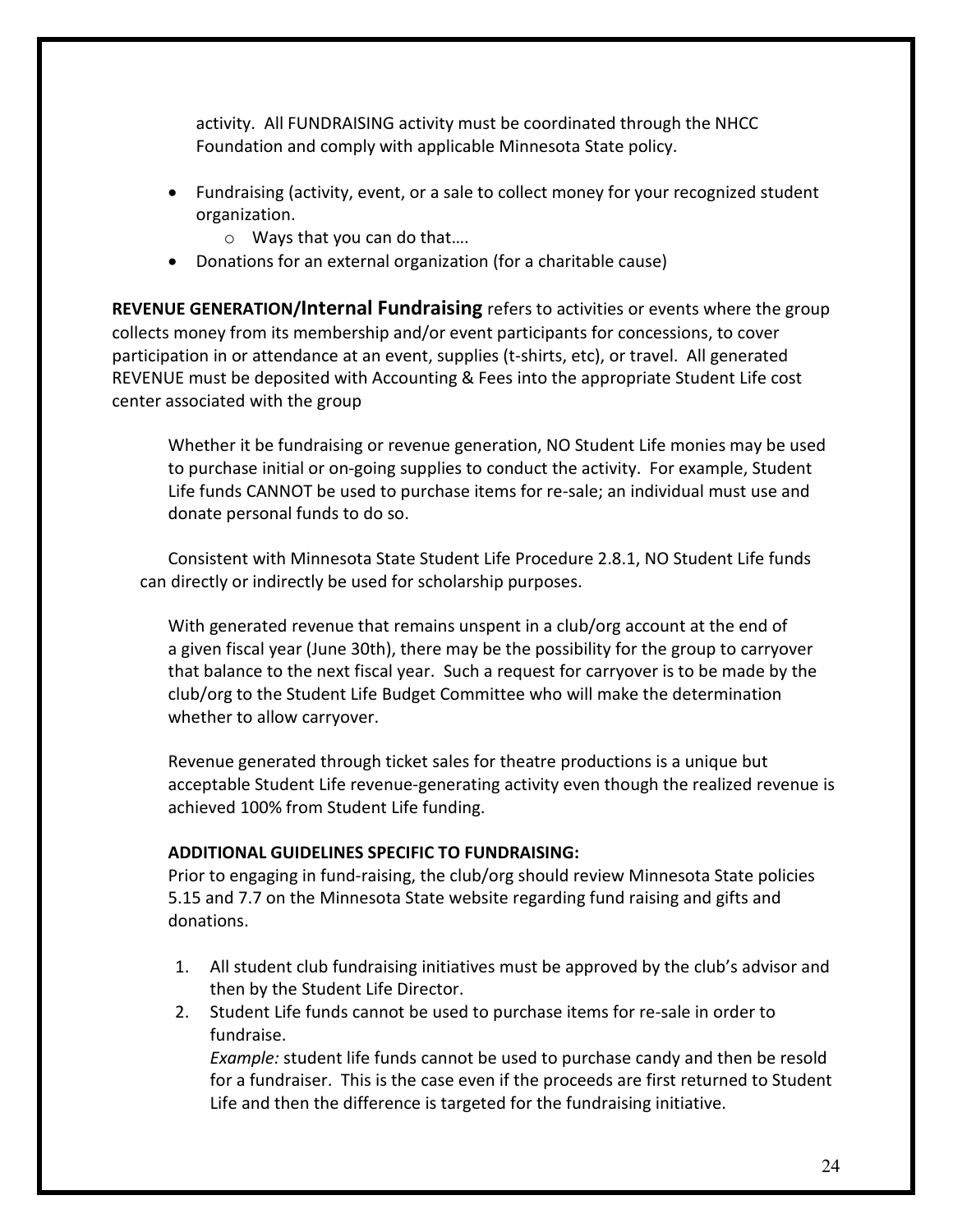- 3. Students must use outside funding to conduct a fundraising initiative, i.e. donations, personal dollars.
- 4. All student clubs planning to conduct a fundraiser must first complete the Student Life fundraising request form. Fundraising initiatives must be specific: state the purpose, dates, and times.
- 5. Income collected must be counted and deposited daily with the NHCC Foundation Office for external fundraising and Internal donations. A copy of the receipt must be given to the student life director.

If funds are collected after the Foundation Office has closed for the day, those funds must be secured overnight and brought to the Foundation Office the next day for deposit into their Foundation account. A copy of the receipt must be given to the Student Life Director.

- 6. At the completion of the fundraiser, the Student Life fundraising report form must be completed and submitted to the Student Life Director. Information including participation, where it took place, dates, times, did it go as planned, what worked well, what didn't work well, and the total amount of money collected must be summarized in the report.
- 7. The Foundation office must be notified when a student club plans to contact any community agencies for fundraising or donation solicitation purposes.
- 8. The money collected from the fundraiser goes into a fund that is separate from the club fund maintained in Accounting & Fees. This fund can be used to set up future fundraisers and accomplish fundraising related club initiatives.
- 9. Multiple student organizations can collaborate on fundraising initiatives.
- 10. Regarding donations, if an organization (outside agency) requires a letter to document their donation such a letter will be provided by the NHCC Foundation or in rare instances possibly by the Minnesota State College Student Association (MSCSA).
- 11. Requests for checks to be sent to charitable outside agencies based on fundraising efforts should be made to the NHCC Foundation. The Foundation will process the check and mail it to the agency.

#### **XV. Internal Audits**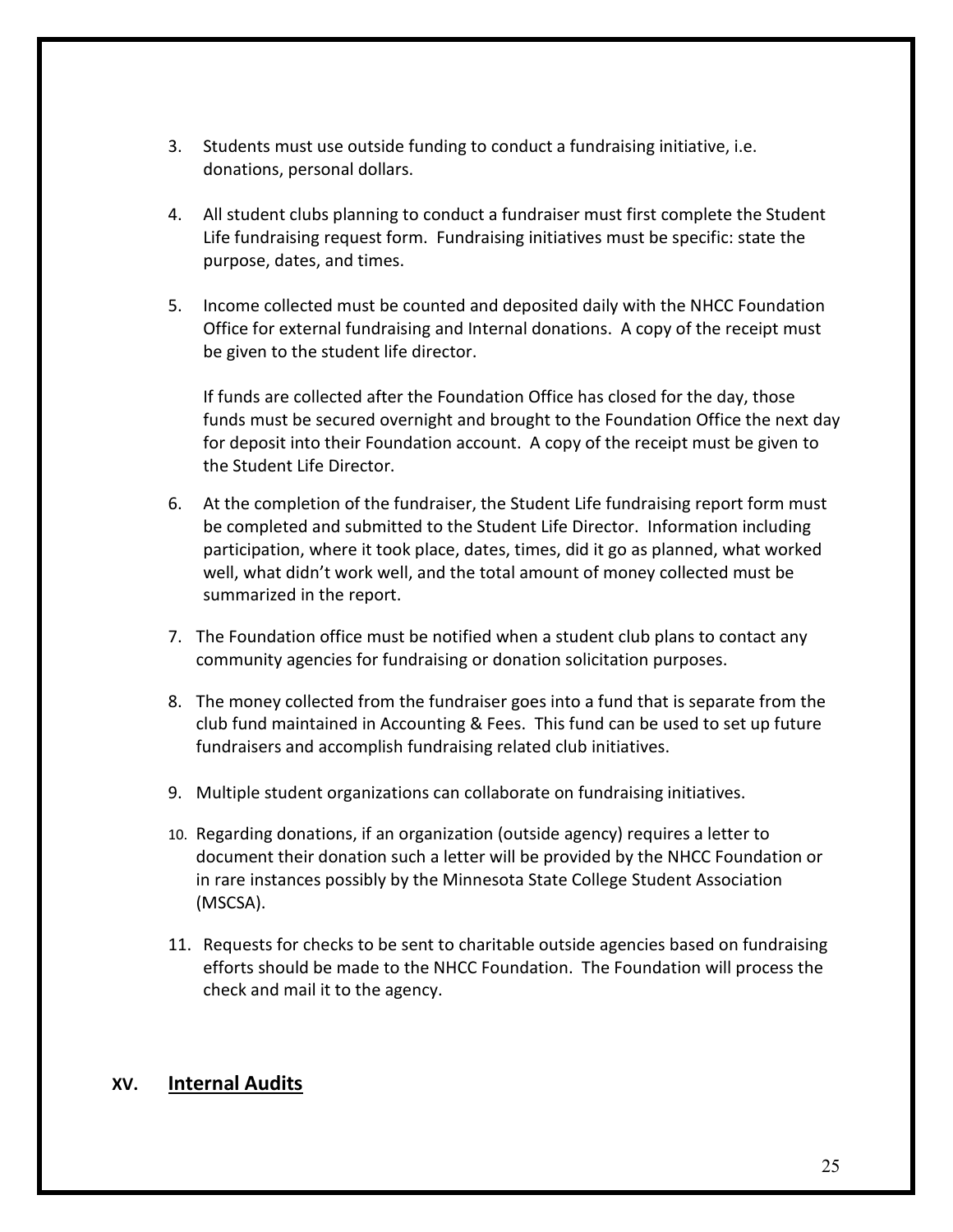The campus Student senate or Student Life Budget Committee may request the institution provide a detailed accounting or audit of the student life fund which shall be made available to interested parties. The cost of these audits shall be borne by the institution's student life fund.

#### **XVI. Carry Forward**

In compliance with Minnesota State policy 2.8 all Student Life fund balances within individual Student Life cost centers shall carry forward collectively into the next fiscal year. The Student Life Budget Committee shall during the following fall semester review the amount of carry forward and determine whether the carry forward shall be maintained in the current year budget or be transferred to the Student Life Reserve Account. While the Student Life Budget Committee is responsible for addressing a carryover (or conversely budget imbalance caused by an unanticipated enrollment decline), the Committee empowers the Director of Student Life to make emergency or necessary fall budget adjustments prior to the Committee meeting in fall semester when needed. The Senate Treasurer (who serves as Co-Chair of the Committee) should be consulted in such an instance.

*This policy will be reviewed and ensure that following compliance in FY22.*

#### **XVII. Contingency Fund and Reserve Account**

As part of the annual budgeting process, Student Life will maintain an annual contingency fund to cover unexpected and/or new costs.

Additionally Student Life will maintain a reserve account to cover unexpected revenue loss due to reduction in enrollment and/or other unanticipated decrease in annual revenue. In compliance with Minnesota State policy 2.8, the status of the student life budget reserves shall be annually reported to the Student Life Budget Committee and Student Senate. Interest earned from the student life fund shall be credited back to the reserve account.

The College maintains its own reserve in the amount of an approximately six months operating expense. Such an approach to the Student Life reserve account was discussed (previous policy had been one year's worth of operating costs). The Student Life Budget Committee was charged in FY15 to conduct greater research into the reserve account addressing such questions as at what balance it should be maintained, other possible uses for any additional revenue beyond the maintenance level, and the overall investment strategy utilized with the reserve.

*These Financial Procedures are based on the recommendations of the 2021-2022 Student Life Budget Committee as presented to the Student Senate and College President and approved.*

*Final SLBC Recommendation: April, 2021*